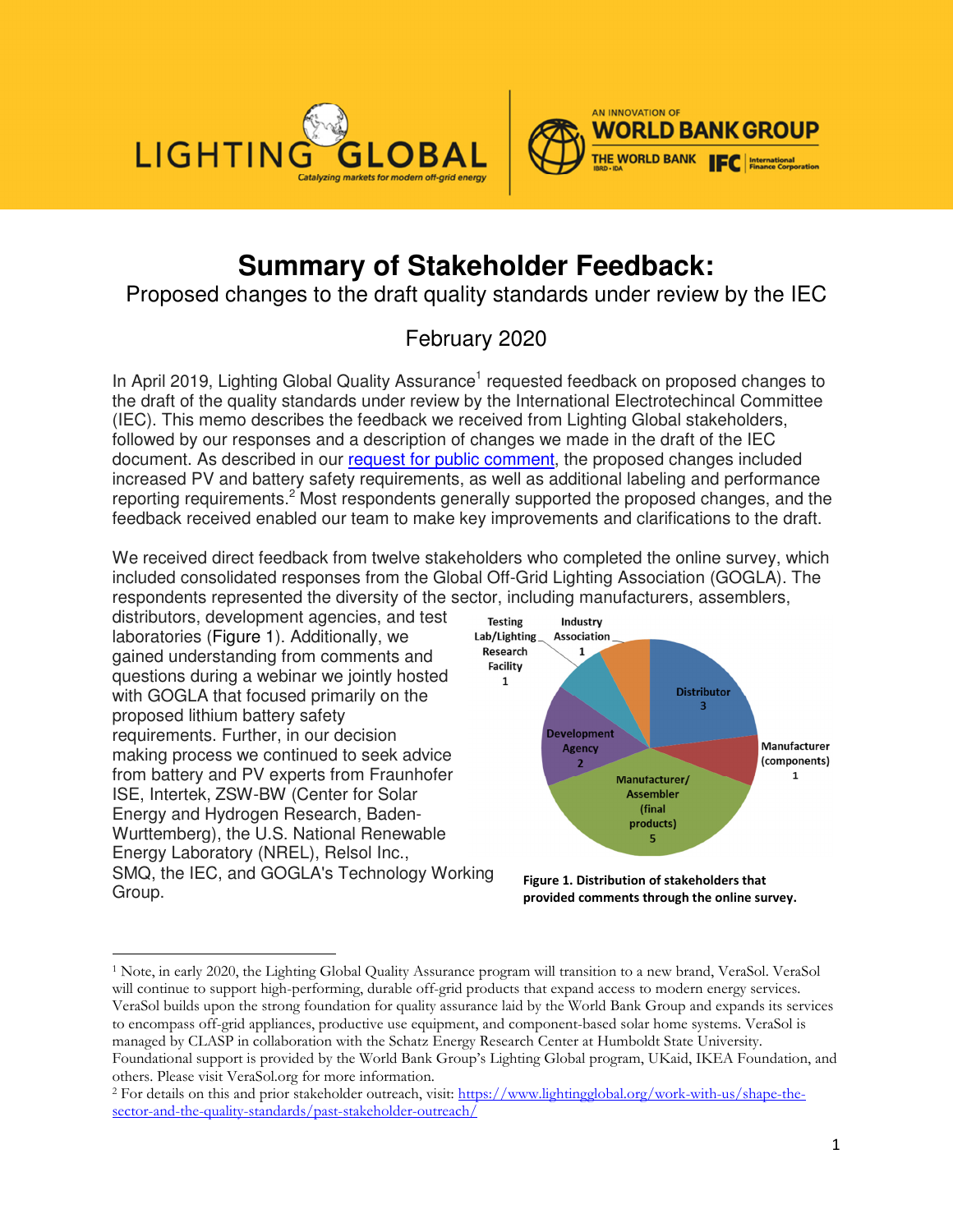



In January 2020, IEC Technical Committee 82 voted and approved the revised draft for adoption by the IEC. Previously, we had referred to this as a draft of IEC TS 62257-13-1; however, it has now been relabeled with the number IEC TS 62257-9-8. Documents are typically published within one to six months of a positive vote, so we anticipate the final document being published in the first half of 2020. Based on prior conversations, we expect several country governments will likely adopt the published IEC document as a mandatory standard for both pico-solar products and solar home system (SHS) kits with power up to 350 W. Once the IEC document is published the Lighting Global Quality Assurance program plans to use the IEC document in place of the Lighting Global Quality Standards for all pico-solar products and SHS kits. The document would thus replace both the Pico-PV Quality Standards (Version 8.0) and the Solar Home System Kit Quality Standards (Version 2.5). The Change Log for Quality Standards describes differences between the existing Lighting Global Quality Standards and the upcoming IEC document to enable companies to prepare to meet the new requirements. Additional details on this transition will be released in the coming months.

# **FEEDBACK AND RESPONSES**

In the descriptions of feedback provided below, text was altered from the original submissions; alterations were not intended to change the meaning of the comment, but only to condense responses and protect the anonymity of the respondent. Similar comments from multiple stakeholders were combined when indicated.

# **1. Battery safety**

The current Lighting Global quality standards require that all lithium-based batteries carry at least one battery safety certificate; in April, we proposed changes to be included in the IEC document that would strengthen this requirement to ensure that batteries are tested at the pack level (as opposed to only testing a single cell) and assessed for safety during use (rather than only for safety during transport). We received the following feedback on this proposed change and some recommendations for additional requirements that should be considered. The summary of opinions is presented in Figure 2.



# Strongly Agree or Agree:

- The proposed requirements and selected standards are appropriate. Also, it is important that the testing facilities are third party laboratories.
- The proposed requirements are good, but the requirements should also consider temperature during storage.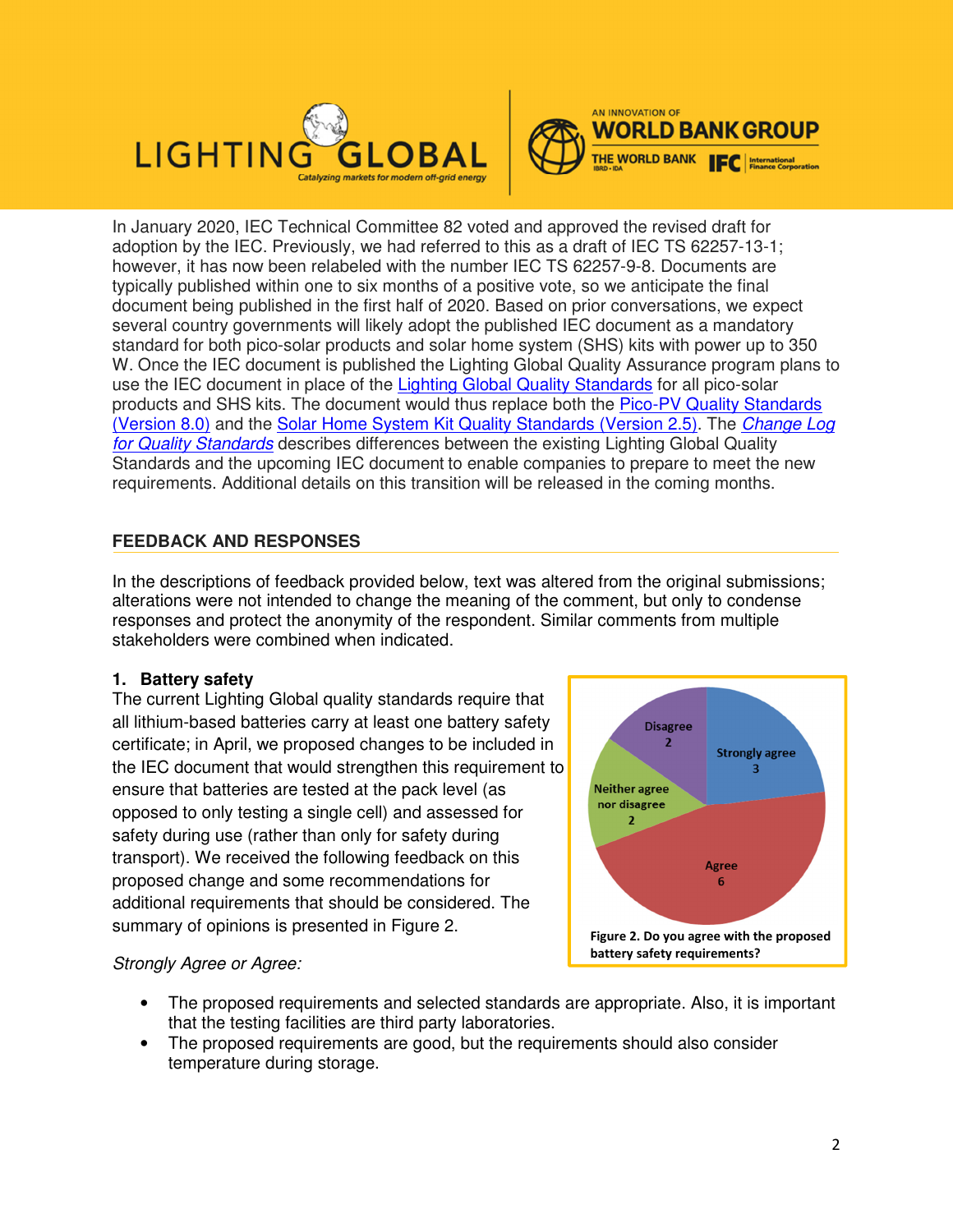



- In general, it is a very good idea for Lighting Global to focus more on the quality and safety aspects of a product. But regarding battery safety we have a few doubts if the suggested way is the best to follow:
	- o Several quotations for battery pack certifications were in the range of approximately \$2000-\$2500 + 22 samples each. For companies that use multiple different battery packs, these costs can escalate to the tens of thousands. That said, in cases where the packs are based on the same cells or sub-packs, testing only one pack per type would significantly reduce testing cost. Requiring testing for all packs seems unlikely to increase safety significantly. Our suggestions in terms of battery testing would be that IEC 62133 is required only for the single cell or a very limited number of packs. This will already limit the risk of failure significantly but would keep testing cost in reasonable range and would be a good balance between cost and safety.
	- $\circ$  In our many years of experience we have not seen a battery pack itself that caused a safety problem; all cases of dangerous heat development were caused by the electronics, either because the short circuit/overcurrent protection malfunctioned or because the system was heavily misused. In those cases, a safe battery will still lead to dangerous problems. In our opinion it would be much more helpful for Lighting Global to revise IEC TS 62257-9-5 to include tests that assess the battery on a system level with battery, PCB and housing. (We could share suggestions on how to design those tests).
	- $\circ$  The examples that were quoted during the webinar were all applications with very high C-rates, where heat development during normal usage is a common phenomenon (EV batteries, electrical cigarettes). This raises the risk of a thermal runaway. Many PV applications do not use high C-rates, which reduces the risk of thermal runaway.
	- $\circ$  Lithium-Iron-Phosphate batteries are well known to be a safe technology, though we understand the need to have streamlined standards without too many exceptions.
- The certificates would be good to have, but not be able to guarantee safety because the battery safety issues will be very hard to catch in labs. Generally, small battery packs (e.g., a pack wired with 4 cells in parallel, "1S4P") are exempted from being tested as a pack if the individual cells are certified by IEC 62133. The IEC document could waive the small battery pack safety testing for IEC TS 62257-9-8 when the cells are IEC 62133 or UL certified.
- Battery safety requirements will strengthen quality. Lithium batteries are high risk components that should be avoided until the risks are well mitigated before use. Additionally, all work places should use ISO / IEC standards and good occupational health and safety practices to ensure high productivity for maximum profitability.
- GOGLA's members have advised that they generally agree with additional battery safety requirements and Lighting Global's focus on quality and safety of products. However, some members have expressed their concerns that the additional costs were not justified (particularly for smaller battery packs where the risk of thermal runaway was perceived to be lower), and the changes did not add value (given the lack of instances of failure under the current scenario). It was noted during the recent GOGLA / Lighting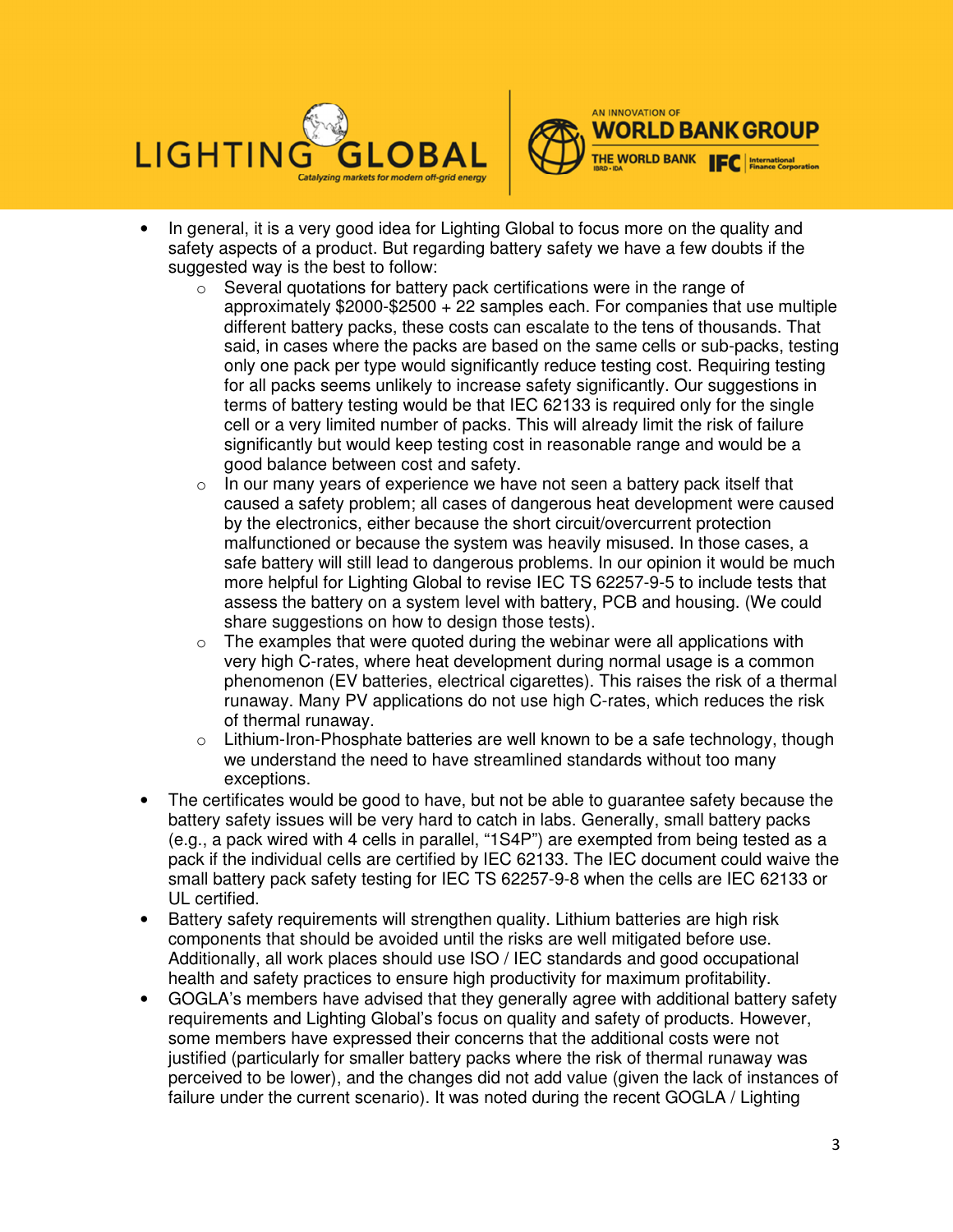



Global webinar that no member was aware of failure of a battery pack leading to thermal runaway. It was suggested the greater risk of fire comes from the electronics, and that the battery safety requirements will not mitigate these issues. Additionally, for some members with a large product range, the additional battery testing required will represent a significant cost, particularly for smaller companies. We encourage Lighting Global to explore the potential for accepting test certificates for sub-packs that can be aggregated into a battery pack. This would enable manufacturers to offer a range of battery pack capacities without incurring significant testing costs.

• Three additional respondents agreed, but did not provide further comments.

## Neither Agree nor Disagree:

- Often a variety of battery packs can be built with the same battery cells and a similar battery management system (BMS). The only key difference between the packs is the quantity of cells. Only one IEC 62133 test report for one version of the pack should be required instead of requiring a test report for each configuration. UN 38.3 reports for each pack could still be provided.
- Lighting Global is out of touch with the SHS and pico-solar sectors. The market and NGOs are fluid in their specifications and requirements, while Lighting Global is rigid and does not permit a manufacturer/distributor to respond to opportunities without laborious and bureaucratic activities. For example, if a product has been tested at 200 lm and a particular run time, but a tender is issued for a product requiring 160 lm and a corresponding longer run time, a company cannot quickly respond if Lighting Global verification is required. This rigidity/lack of flexibility is counter-productive; Lighting Global seems out of touch with the way its constraints affect its members. In light of these larger issues, the proposed battery and other requirements are almost immaterial. Lighting Global has seemingly good intentions, but industry-frustrating execution. I think Additionally, Lighting Global's behavior seems to favor a small group of members at the expense of many other members.

#### Disagree:

- The proposed requirements are too strict and not practical for private companies and the market at large - a lot of time will be consumed in trying to follow the processes. More importantly, requirements should focus on proper disposal or reuse of batteries.
- The proposed requirements will be detrimental for companies that are able to assemble battery packs in local workshops in Africa. The testing cost, shipping cost, and time delays associated with testing each new pack will make local assembly impractical. Instead, requirements should focus on ensuring electronics and wiring are sized appropriately and ensuring the quality of the manufacturing and components. Battery safety should also consider the enclosure as a good enclosure can mitigate some safety risks.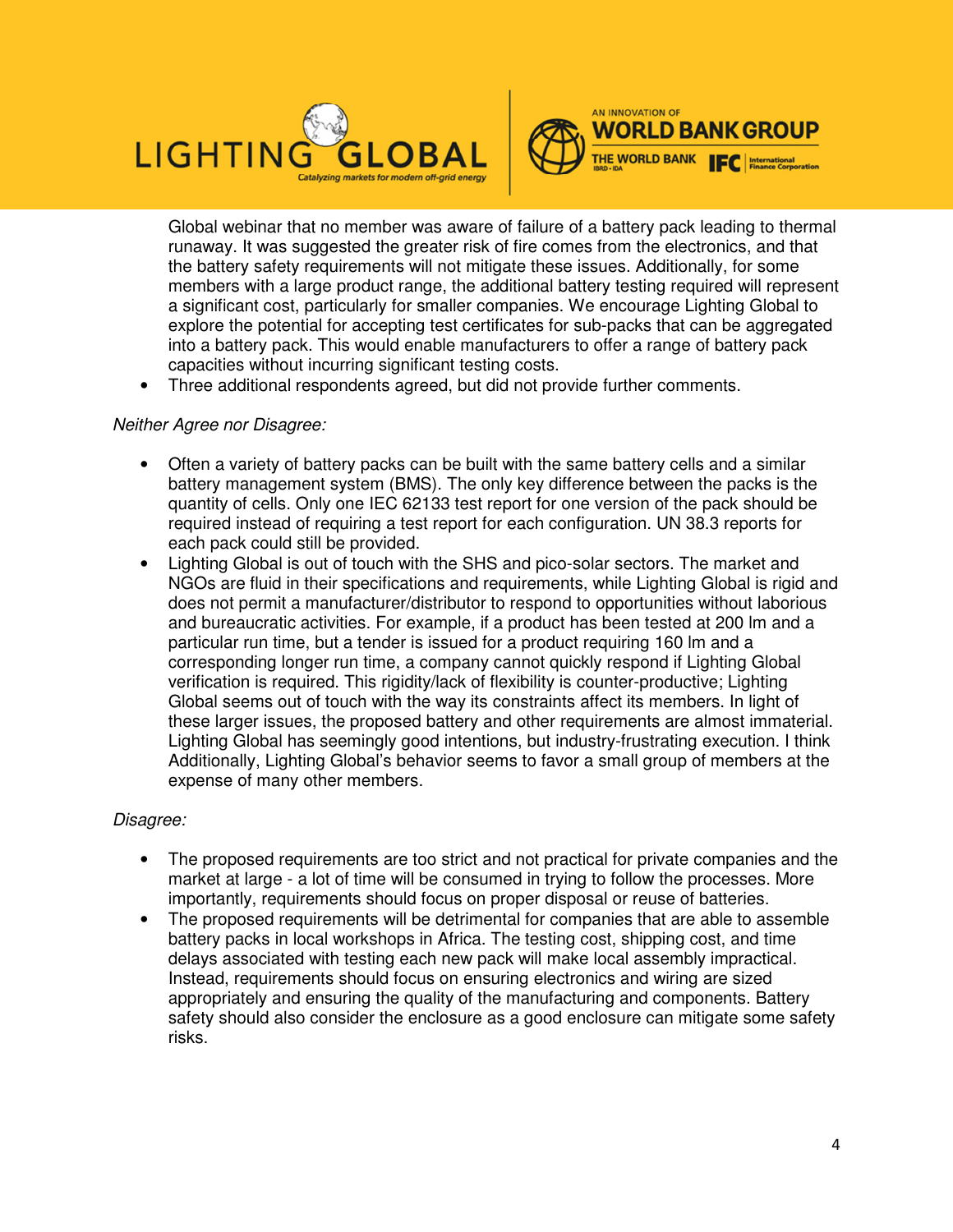



# **Response from Lighting Global:**

We appreciate all the feedback we received regarding battery safety requirements through the official feedback process, during the battery safety webinar, and during the IEC committee meeting. Though we acknowledge the significant burden the additional testing requirements will place on some companies (especially for smaller companies and those assembling locally), all the lithium battery safety experts we consulted concluded that requiring safety testing at the pack level is imperative. Similarly, the experts were reluctant to provide any justification for exceptions to pack-level testing for small battery packs and/or packs constructed with the same cells or sub-packs. All stated that testing should follow the accepted safety standards. Additionally, national representatives in Joint Working Group 1 of IEC Technical Committee 82 (i.e. the off-grid working group within IEC that manages the 62257 series) agreed that the safety requirements in the proposed draft of document were necessary and should be applied to all lithium chemistries.

Based on the feedback and the subsequent discussions with lithium battery experts, we maintained the core changes we proposed, but did refine the requirements for clarity. The relevant text included in the upcoming IEC document is included in Appendix A.

A few of the other comments above addressed issues beyond the battery safety testing requirements; our responses are as follows:

- One respondent suggested the importance of temperature during storage for batteries. We agree that temperature during storage and use can dramatically impact battery performance, and in the case of some lithium batteries, extreme temperatures (either hot or cold) can pose battery safety issues. At this time, we are not proposing to include any additional safety requirements to address this issue. One test that is already included in IEC TS 62257-9-5 is the durability storage test in which the DUT's lithiumion battery is stored for 30 days at 60 °C  $\pm$  5 °C at a state of charge of 50%. This is primarily designed to assess capacity loss during storage, but could identify potential safety issues as well.
- Several respondents mentioned the need to look beyond the battery safety standards and also assess the electronics, wiring, and enclosure. We agree that these elements are critical to the safety of the battery. Currently, as part of IEC TS 62257-9-5, we do conduct tests to ensure batteries have appropriate charge control set points, and require companies to provide documentation showing that lithium batteries have overcharge protection for individual cells. Additionally, we conduct a visual screening of all electronics and wiring. In the future, we may consider both ways to strengthen these assessments and methods to take the design of the battery enclosure into consideration when determining battery safety.
- One respondent noted frustration with the rigidity of the Lighting Global quality assurance framework, particularly with regard to companies with tender-based business models. In response to this concern, we are considering an alternative policy that could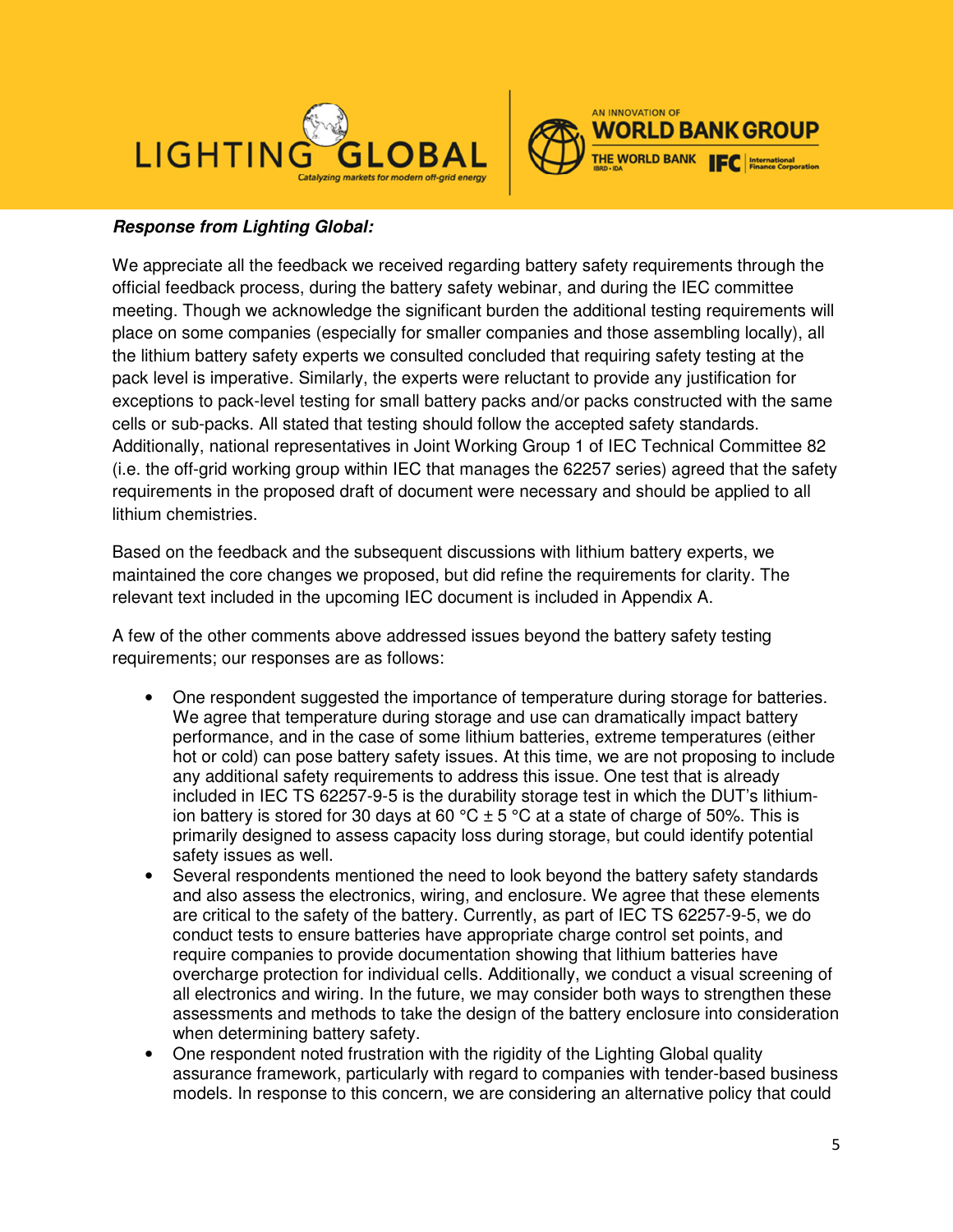



enable companies to "pre-qualify" one version of a product that could then be scaled/adapted in response to specific tenders. This policy is still under development, but if we identify a viable pathway that meets the needs of the tender-based companies while still protecting the consumer, we will reach out to stakeholders with details of the new pathway.

• One respondent noted the need to also consider the disposal and re-use of batteries. We agree that this is a key issue, but are not currently addressing it in the proposed standards (aside from trying to minimize the production of poor quality products). Several partners are currently working on efforts to confront the issue of e-waste including Global LEAP, which is managing a solar e-waste challenge: https://globalleapawards.org/e-waste

# **2. PV safety**

In April, we proposed strengthening the requirements for PV modules to better align with international standards. The proposed changes included requiring all PV modules not tested to IEC 61730 to undergo additional safety testing, including:

- Increased visual screening testing
- Durability of markings (not required for integrated PV modules)
- Sharp edge test (not required for integrated PV modules)
- Screw connection test (for non-plug-and-play products only)
- An impact test (not required for integrated PV modules already subject to drop test)
- A bending and folding test (if the module is intended to be bent or folded during use)
- A modified version of the hot spot test from IEC 61730 for modules greater than 10 W

We received the following feedback on these proposed changes. The summary of opinions is presented in Figure 3.

## Strongly Agree or Agree:

- It is also important to ensure PV modules are installed at the recommended angle.
- GOGLA's members have advised that they generally agree with additional PV safety requirements. There was resistance to the requirements being introduced for PV modules lower than 240W given the limited availability and high cost of PV module providers that can supply this.
- Training in proper solar installation is critical for PV systems' manufacturers, distributors, assemblers, contractors and end users.
- We strongly support the increased quality tests on PV modules. Splitting PV testing into several power classes is a very good compromise between cost and quality assurance. The threshold of 240Wp/8 Asc/35V/40 cells seems to be useful from our point of view.

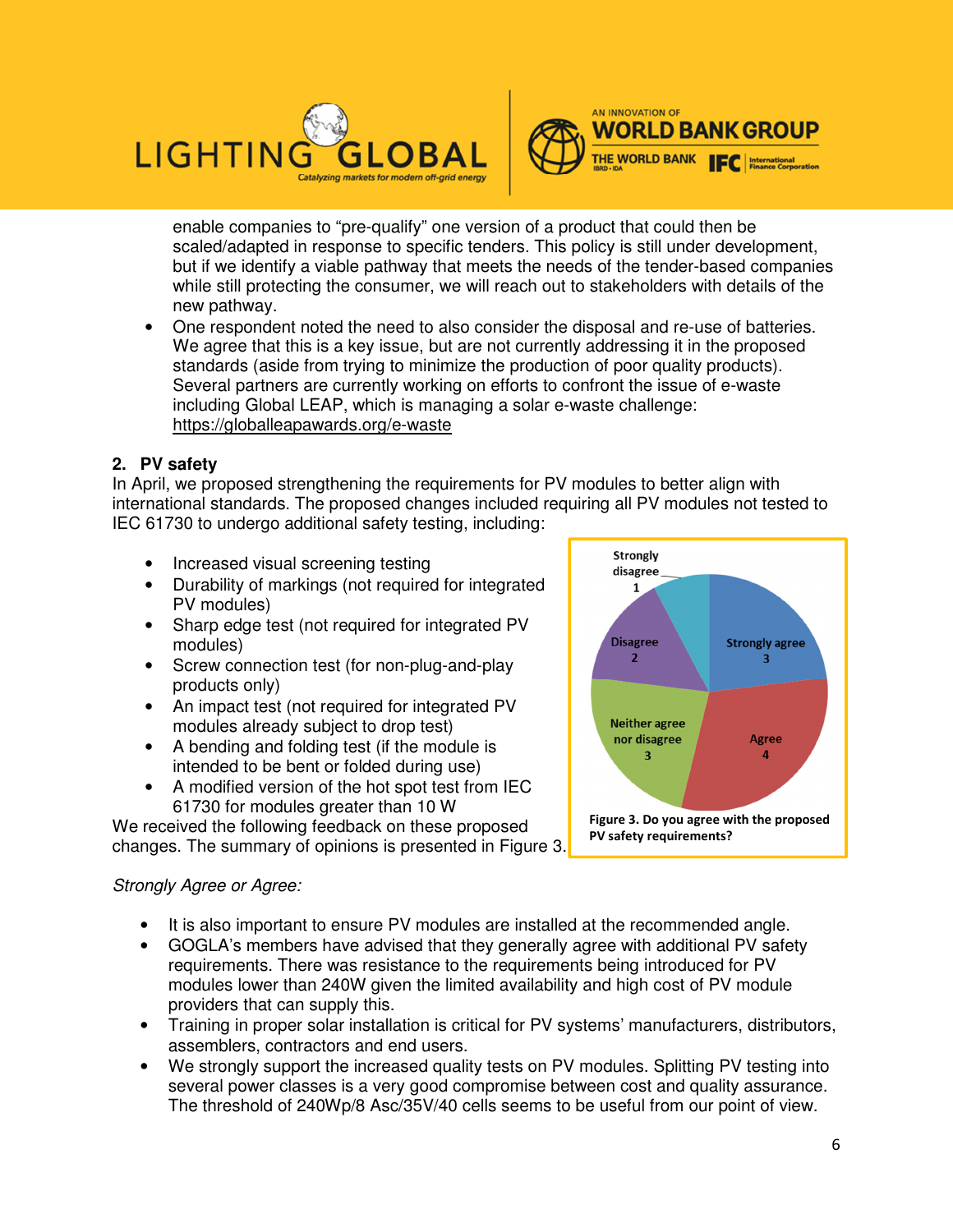



The "cherry picking" of individual tests from IEC 61730 is a very useful approach. The original approach would have caused costs of over \$50,000 for two modules. We especially appreciate the addition of the hot spot test. Hot spots can be prevented by adding at least two bypass diodes to a module; however, in our experience most PV manufacturers only use one bypass diode, so are not protected against hot spots. There is a big lack of understanding of the mechanism and prevention of hotspots. A fine tuning of this guideline would be to tie the requirement to the number of cells (or Voc) instead of the power, since the risk of a hotspot is not a function of absolute module power, but is a function of power per area.

• Three additional respondents agreed, but did not provide further comments.

# Neither Agree nor Disagree:

- The impact test and bending or folding test should not be required for integrated PV modules which are less than 1W. These typically small  $(1 \text{ W})$  PV modules are not suitable for a 51-mm diameter steel ball to drop onto. Further, they are integrated into a lantern, so there is no bending pressure during usage.
- Lighting Global is too expensive; PV safety requirements are going to increase prices!
- One additional respondent did not provide comments.

# Disagree or Strongly Disagree:

- The new requirements are complex to understand.
- For DC devices with or without ground connection, 60 V d.c. should be a safe operation voltage, so PV modules do not need to be limited to 40 cells in series. Since a 350 W (72 cell in series, 36 Vmax) solar panel is one of the most popular solar modules in the market and can be easily purchased from all kinds of well-known PV brands, the safety range does not need to be limited to 240 W (60 cells, 30 Vmax). The 72-cell solar panels are still very safe to use. See some references regarding recommended voltage ranges:
	- $\circ$  The IEC member organizations and the UK IET (BS 7671:2008) define an ELV device or circuit as one in which the electrical potential between conductor or electrical conductor and earth (ground) does not exceed 50 V a.c. or 120 V d.c. (ripple free). Modern battery operated hand tools fall in the SELV category. In more arduous conditions 25 volts RMS alternating current / 60 volts (ripple-free) direct current can be specified to further reduce hazard. (https://en.wikipedia.org/wiki/Extra-low\_voltage)
- Small PV modules should be exempted from the modified hot-spot test. There would be a very rare chance for manufacturers and/or customers to use solar panels from a pico solar system in series/parallel. Plus, such "hot spot" testing would only cover a small fraction of the samples and would likely not identify the potential corner cases. Aside from that, solar panel testing in the lab would NOT address partial shading in the field or the fact that customers might not clean their modules. Finally, the heat a 10 W solar panel could generate with a shaded cell would be very minimal. Requiring the industry to use IEC certified solar panels for applications between 240 W  $\sim$  350 W solar panels is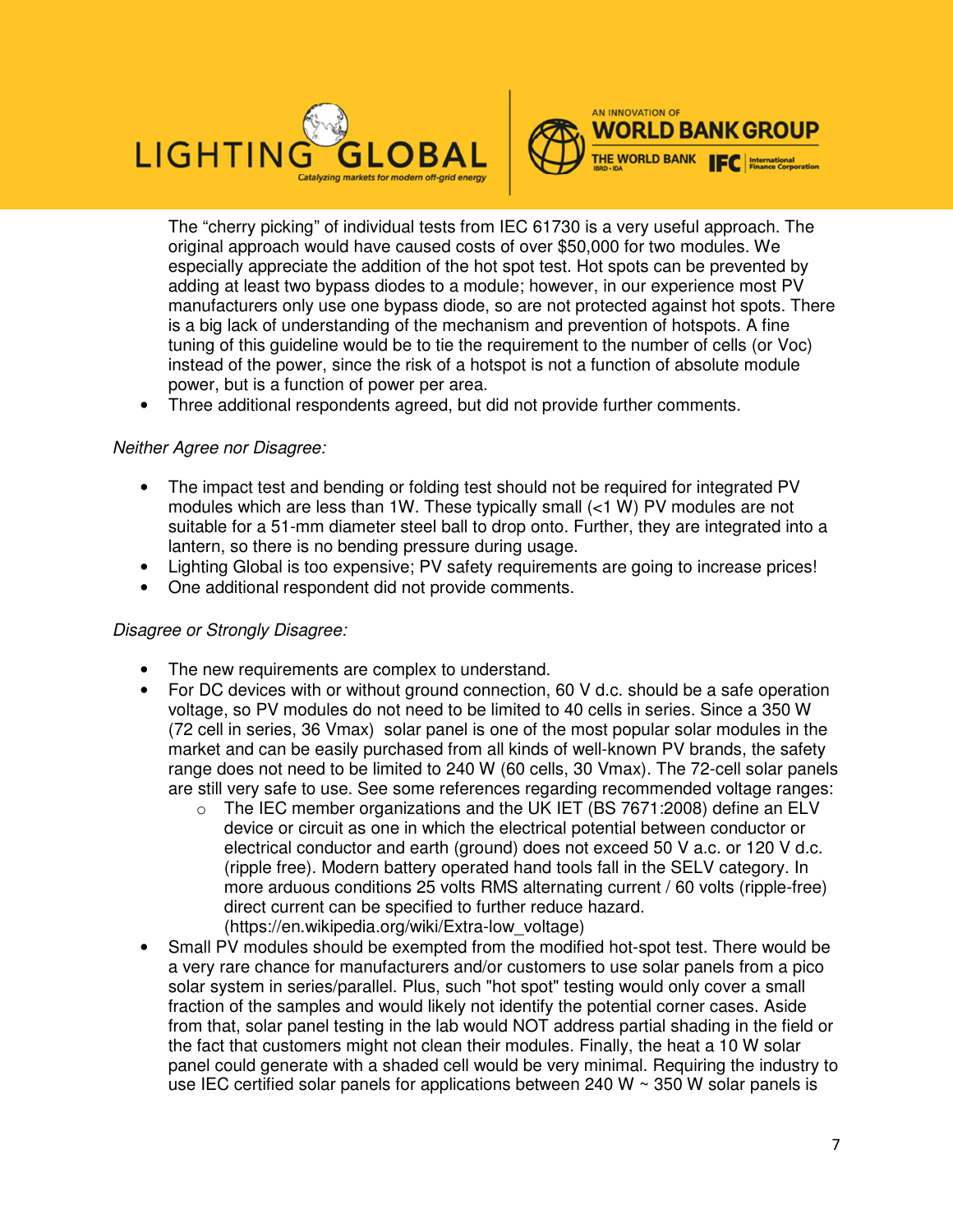



reasonable, but for non-standard solar panels of > 80 W, a reverse diode should cover the majority of protection needs.

• The additional certifications will add cost to the product and to Lighting Global testing. Will Lighting Global accept 3rd party certifications and not re-do tests to avoid requiring that manufacturers pay twice for the same test?

# **Response from Lighting Global:**

Thank you to all who provided information, insight, and constructive criticism regarding the proposed requirements for PV modules. Based on the feedback received and on-going discussions with PV experts and the IEC technical committee, we decided to maintain the proposed requirements largely as they were originally proposed, but made a few adjustments in response to comments. The revised text regarding the new safety requirements for PV modules is included in Appendix B.

In response to some of the other specific comments noted above:

- We agree that the proper installation of PV modules, including the angle at which PV modules are installed is also important, though at the level of global quality assurance, there is no clear way to assess installation. For larger SHS kits (products with PV modules larger than 10 W), there are required elements that must be included in the user manual, including encouraging the user to direct the module toward the sun and ensure the module is not shaded.
- We appreciate the support of the decision to minimize testing for modules smaller than 240 W. We also appreciate the recommendation to increase the threshold for the modified hot spot test. Despite working with several experts and companies to better understand a threshold below which modules would not be at risk of developing hot spots, we were not able to identify a threshold higher than 10 W. In the upcoming IEC document, all modules with rated power (at STC) greater than 10 W will be required to pass either:
	- o the hot-spot endurance test of IEC 61730-2 or IEC 61215-2, or
	- o the partial shading test for photovoltaic modules described in IEC TS 62257-9-8 or a future version of IEC TS 62257-9-5

We will continue to work to understand if a higher threshold could be set (for example 40 W or 80 W), but for now, the threshold is aligned with the division between pico-PV and SHS kits (or as described in the upcoming IEC document, the difference between size A and size B products). We welcome any research or information that could help us define an appropriate higher threshold for the hot-spot test.

- We agree that the impact test and bending or folding test should not be required for integrated PV modules which are not intended to be routinely bent or folded during use. Additionally, a product with an integrated PV module will already be subject to the drop test, which better assesses the likely failure mode for these products. We have suggested edits to the document to exempt integrated modules from the impact and bending or folding tests.
- We also agree that 72-cell solar modules can be safe to use in off-grid products and should be covered by this document. The scope of the document is written to include modules with maximum power up to 350 W and maximum power point voltage of up to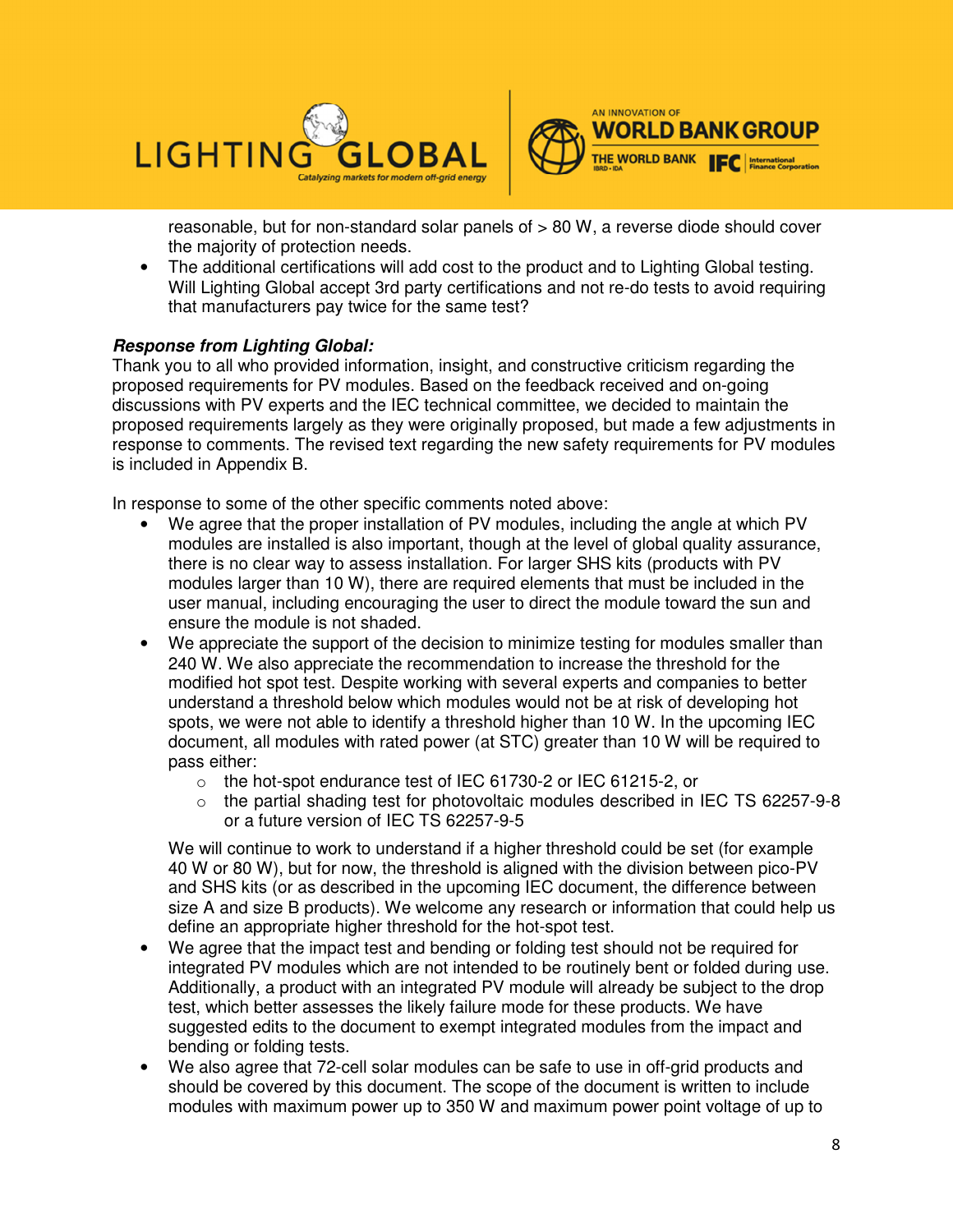



35 V (the open circuit voltage could be higher). However, because of increased safety concerns, modules with power greater than 240 W, open-circuit voltage greater than 35 V, or short-circuit current greater than 8 A will require testing to verify compliance with IEC 61730. Modules of this size that meet the requirements of IEC 61730 are commonly available, so this requirement is not expected to be onerous.

• The upcoming IEC document includes provisions to enable products which have already met other relevant standards to be exempted from repetition of essentially the same test. For example, PV modules which have already met the requirements of IEC 61730 may be exempted from repeating the durability of markings, sharp edges, screw connections, breakage, and hot-spot endurance tests.

# **3. New performance reporting requirements**

To better ensure that consumers and distributors have access to basic, comparable information about product performance, we proposed including additional performance reporting requirements for SHS kits, components either packaged separately or with a kit, and PV modules. These are in addition to the existing requirements presented in the Performance Reporting Requirements policy, which have already been included in the IEC document.

- All SHS kits must present at least one solar run time profile for all the included light points on high and any other included appliances must be provided on the packaging or in the user manual (An example run time profile for a product that includes lights, a torch and a TV, and no other appliances, could be: "After a day of solar charging, you can use the main lights on high for 4 hours, the torch for 8 hours and the TV for 3 hours.")
- Component specifications, such as battery capacity, voltage, power, and light output, shall be provided in a consumer-facing location for all components, whether packaged with a kit or sold with a kit but packaged separately.

We received the following feedback on these proposed changes. The summary of opinions is presented in Figure 4.



## Strongly Agree or Agree:

- It is very important to provide performance metrics / specifications on the product packaging. It promotes transparency and is key in decision making when purchasing.
- It is expected that manufacturers could list the usage period in day-time and night according to our own market research. For example, a product might advertise a usage profile that assumes the following use/charging:
	- all lights 100% use at night while not solar charging;
	- all the other appliances (TV, radio, mobile phones, etc) 60% use while solar charging, and 40% use at night while not solar charging.
- We must be in truthful with our customers.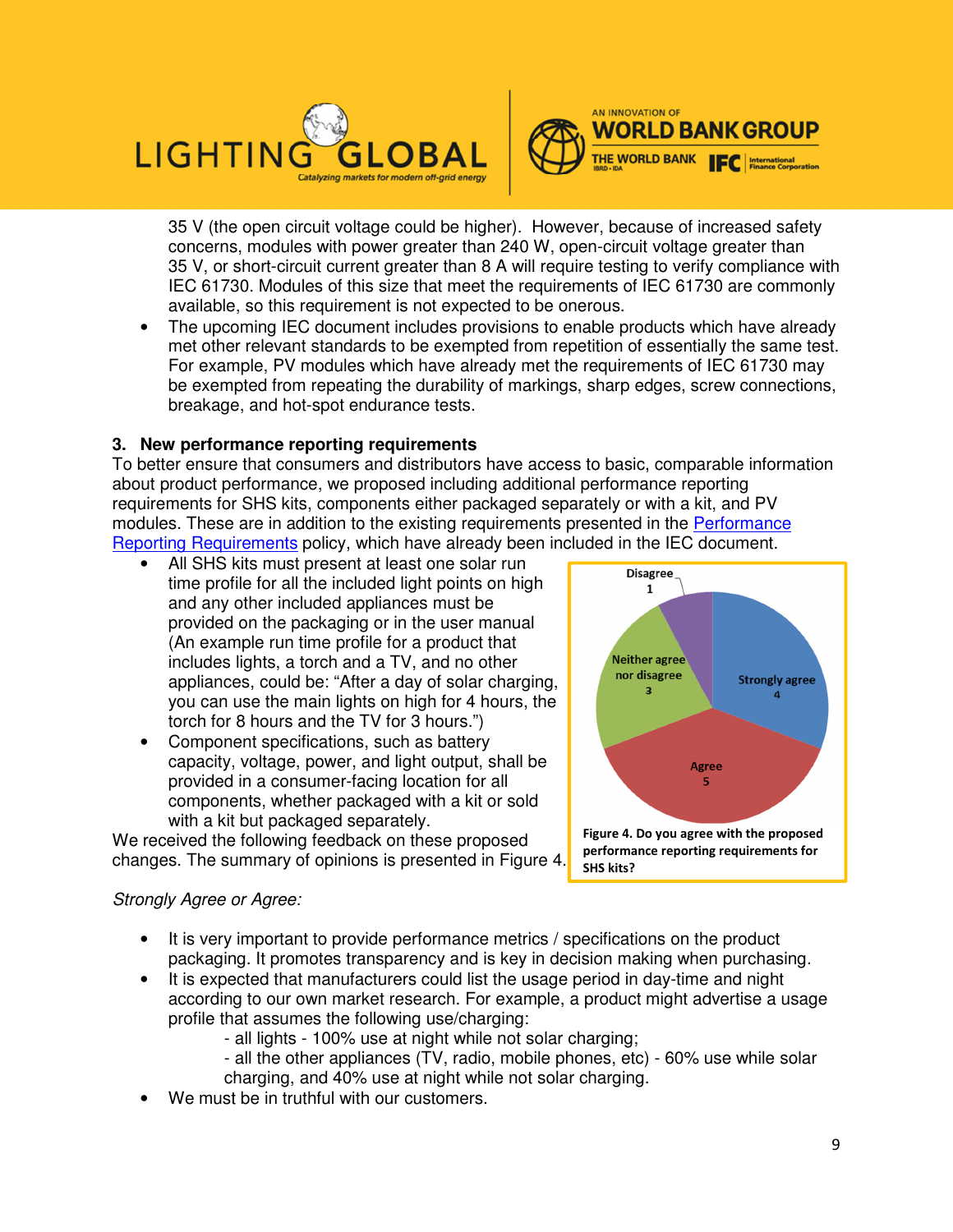



- The proposed performance reporting requirements for SHS kits are very good for the solar PV systems manufacturers / distributors / assemblers / site contractors / technical trainers & end-users / customers.
- Nameplate marking to ensure traceability and information to clients is most welcomed.
- Four other respondants agreed, but did not provide further comments

## Neither Agree nor Disagree:

- GOGLA has not received a sufficient amount of feedback agreeing or disagreeing with these requirements. However, the additional requirements seem reasonable and add value.
- Two other respondants did not provide further comments.

## Disagree or Strongly Disagree:

• One respondant disagreed, but did provide further comments.

# **Response from Lighting Global:**

Feedback regarding these additional performance reporting requirements was generally positive, with most respondents noting that the requirements will help add transparency to the market. We note that these requirements will add complexity in ensuring a company's packaging and user manuals accurately advertise all the required elements, but we will continue to offer to review packaging and other consumer-facing materials prior to testing to help minimize the need for follow-up actions. If test results identify that elements have not been advertised accurately, Lighting Global will continue to use the Conditional Pass policy as an option to correct issues without retesting.

In response to the question regarding whether the advertised usage profile can assume a specific pattern of daytime or nighttime use/charging, we agree that this is reasonable to allow for all non-lighting appliances and have included a recommended change to the document.

## **4. PV labeling requirements**

To improve access to information regarding PV panels, we proposed that all PV modules not integrated into a product must include markings on the module to identify the module and provide basic performance information. We received the following feedback on these proposed changes. The summary of opinions is presented in Figure 5.

## Strongly Agree or Agree:

- PV labeling promotes openness and improves product knowledge especially in PV distributor.
- Labeling will enhance easy identification of PV modules.
- The proposed labeling requirements for PV modules are very good for solar PV systems manufacturers / distributors / assemblers / site contractors / technical trainers & endusers / customers.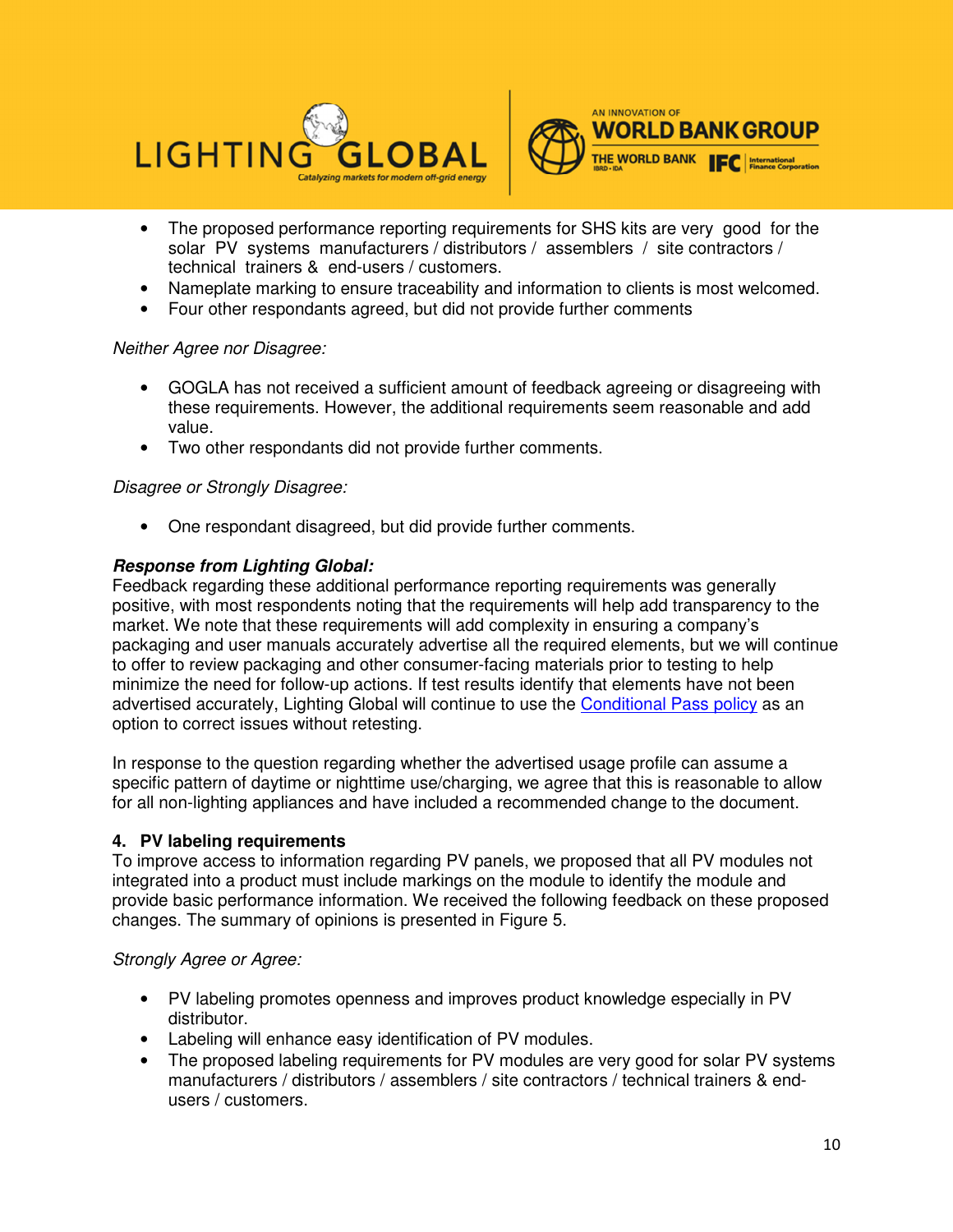



• Seven other respondents agreed, but did not provide further comments.

Neither Agree nor Disagree:

- GOGLA has not received a sufficient amount of feedback agreeing or disagreeing with these requirements. However, the additional requirements seem reasonable and add value.
- One other respondent did not provide further comments.

Disagree or Strongly Disagree:

It is not easy to label PV modules or at what cost! For very small solar panels, a trademark may be sufficient.

# **Disagree**  $\mathbf{1}$ **Neither agree** nor disagree **Strongly agree**  $\overline{2}$ 4 Agree 6 **Figure 5. Do you agree with the proposed labeling requirements for PV modules?**

#### **Response from Lighting Global:**

The majority of respondents were supportive of the proposed PV labeling requirements. The proposed labeling requirements are standard requirements for larger PV modules and seem appropriate to require for all smaller modules which are not integrated into a product. We note that these requirements may be new for some companies and will offer to review PV labels prior to testing to help minimize the need for follow-up actions. Again, if test results identify that elements have not been advertised accurately, Lighting Global will continue to use the Conditional Pass policy as an option to correct issues without retesting.

# **5. Date of manufacture:**

Historically, some products have not included a way to identify the date of manufacture. To increase clarity in the market and enable accurate market monitoring, we proposed requiring all products be labeled with the date of manufacture or alternatively, a serial number assuring traceability of date of manufacture (i.e., the date does not necessarily have to be discernable to consumers, only to those who are able to interpret the code).

We received the following feedback on these proposed changes. The summary of opinions is presented in Figure 6.

## Strongly Agree or Agree:

• Providing a date or serial number will enhance easy identification. Knowing the product life will reduce risks from expired products.

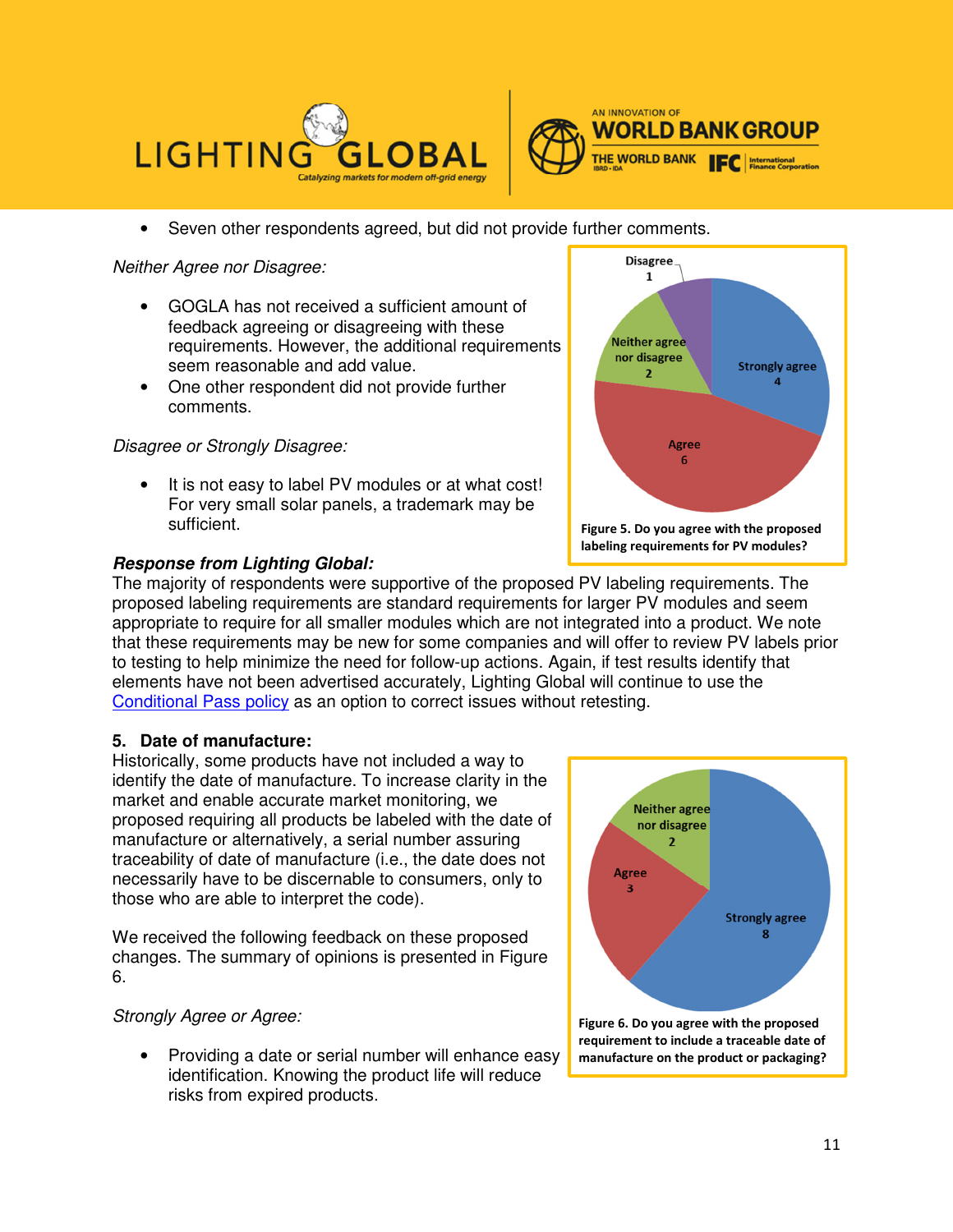



- This requirment will help companies and distributors easily trace products in case of a defect.
- Manufacturers need to know when products have been manufactured, but I don't think customers need to see the date.
- The PV system must include a traceable date of manufacture on the product or packaging.
- I think this is a burning issue on these types of products as they have a battery. An expiry date and/or manufacturing date can help distributors track the storage time of their products.
- Our serial number contains the production week and year. Is this enough to be considered as a "date"?
- Five other respondents agreed, but did not provide further comments.

## Neither Agree nor Disagree:

- GOGLA has not received a sufficient amount of feedback agreeing or disagreeing with these requirements. However, the additional requirements seem reasonable and add value.
- One other respondent did not provide further comments.

## Disagree or Strongly Disagree:

• No respondents disagreed with the proposal.

## **Response from Lighting Global:**

This proposal was supported by nearly all respondents and many noted that having a traceable date would allow manufacturers and distributors to better track products in the market. One respondent asked whether a production week and year would be sufficient as a date; this degree of precision would be sufficient. For some companies, depending on the rate of production, providing the production month and year would be sufficient, while others may prefer to provide the day of production. We have recommended that the document require a level of precision of at least the month and year.

## **6. Ports on appliances:**

Currently, we only require that ports on included appliances (such as radios and TVs) undergo the full ports and protection assessment if they are advertised or reasonably expected to be used for power delivery, such as charging mobile phones. In practice, we have found it difficult to determine whether a port should be "reasonably expected" to be used for power delivery. We proposed to make this decision more explicit by requiring testing for all ports unless they are explicitly advertised on the packaging, user manual, or at the port as "not for charging." (Similar language may be accepted.) We received the following feedback on this proposed change. The summary of opinions is presented in Figure 7.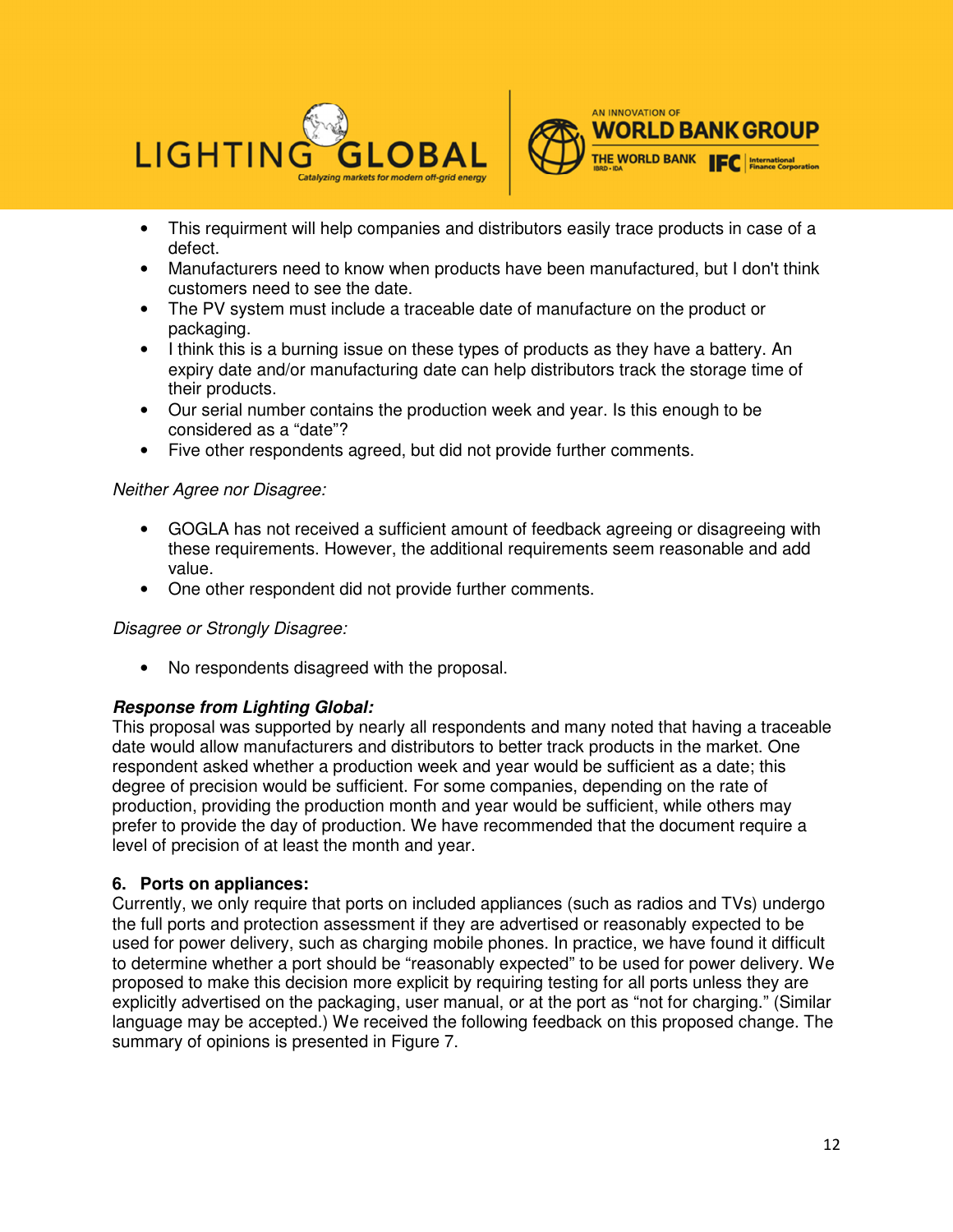



# Strongly Agree or Agree:

- This change will enhance and ensure quality.
- For ports which are clearly fool-proof for end-users, and/or with clear markings, assessment could be handled through the "visual screening" process.
- Need more clarification here...are we to print this info on the product OR on the user manual/packaging?
- Three other respondents agreed, but did not provide further comments.

# Neither Agree nor Disagree:

- Labelling a port "not for charging" is not going to prevent people from using the ports for charging! If we test any ports we should test them all, but if we don't test some, then we should not test any!
- GOGLA has not received a sufficient amount of feedback agreeing or disagreeing with these requirements. However, the additional requirements seem reasonable and add value.
- Three other respondents did not provide further comments.

# Disagree or Strongly Disagree:

- Some appliances like TVs and radios are generally available in market. It's quite normal to include a USB or other port on them for data import. The TV and radio industry do not include these kinds of requirements. It's quite strange that when the appliances are inside a SHS kit, they would need to include a statement "not for charging."
- If no rating for those ports is provided, they should also not be tested. Labeling them "not for charging" might be a approach to avoid meeting the testing requirement.

# **Response from Lighting Global:**

Though this proposal represents a very small change to current practice, the requirement to label ports on appliances that are not intended for charging was somewhat controversial among respondents. However, to ensure testing is conducted consistently across all products and all test laboratories, we have still included this change in the upcoming IEC document. The text included is as follows, which allows the statement to be included on the port, packaging, or user manual:

Ports that are intended primarily for a function other than providing power (i.e. data ports or input ports) are not expected to meet these requirements. To be exempted from testing, these ports shall be labelled on the port, packaging, or user manual that the port

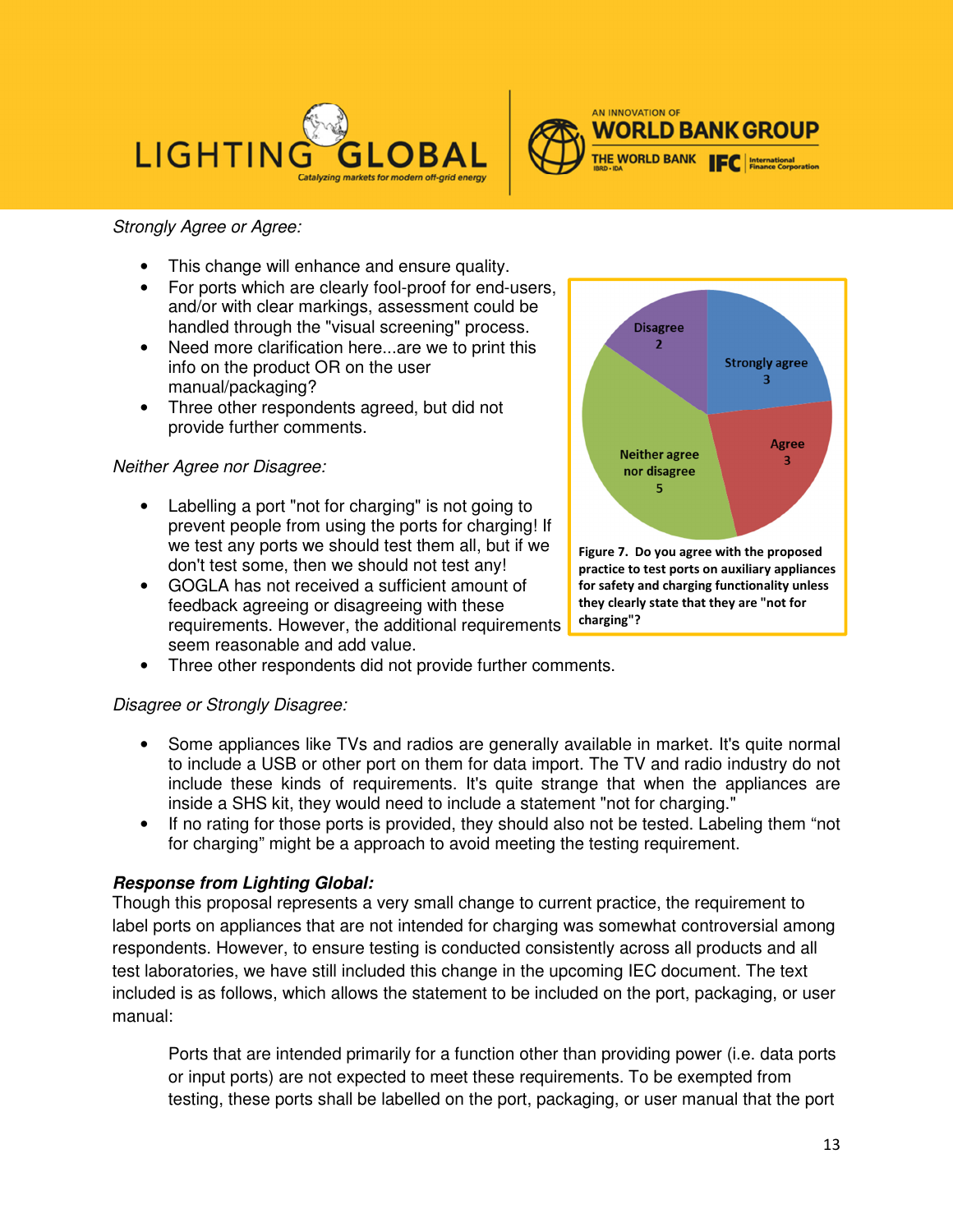



is "not for charging" or similar. The laboratory may check the functionality of these ports (e.g. by connecting a compatible device), and any port so tested shall be functional.

Additionally, while it is true that a statement in a user manual will not prevent a person from trying to use a port to charge a device, it will ensure that the capabilities of the product are properly advertised. As with all advertisements, these statements cannot conflict with other advertisements made about the product in an attempt to avoid testing. If any advertisement suggests that a port on an appliance is appropriate for charging, the port will be subjected to testing regardless of whether it is also labeled "not for charging" or similar.

# **7. Extend the "Wiring and connector safety" requirement to pico-products:**

Currently, SHS kits are required to meet the following: "All wires, cables and connectors must

be appropriately sized for the expected current and voltage." This is assessed primarily using a manufacturer declaration, and confirmed during testing by observing the product during normal use. We proposed to extend this requirement to pico-products, as it is an appropriate safety requirement regardless of product size. We received the following feedback on these proposed changes. The summary of opinions is presented in Figure 8.

# Strongly Agree or Agree:

- Wiring of an electrical product must be appropriate.
- This declaration will promote safety.
- The proposed plan to extend the "Wiring and connector safety" requirement to pico-products is good for end-users.
- Extend the "wiring and connector safety" requirement to pico-products so that '"All wires, cables and connectors must be appropriately sized for the expected current and voltage; and firm connector or wire joints integrity must be met.'
- Four other respondents agreed, but did not provide further comments.

# Neither Agree nor Disagree:

- Manufacturers have to propose adapted wiring and connectors for a safe use.
- Pico-products, especially those with intergraded PV modules do not require much wiring. Can't see much quality improvement for pico-products after adding this requirement. While adding more test will increase the cost and delay the test leadtime.
- This would make sense for SHS products > 5A output, but not really necessary for lamps or other simple products.

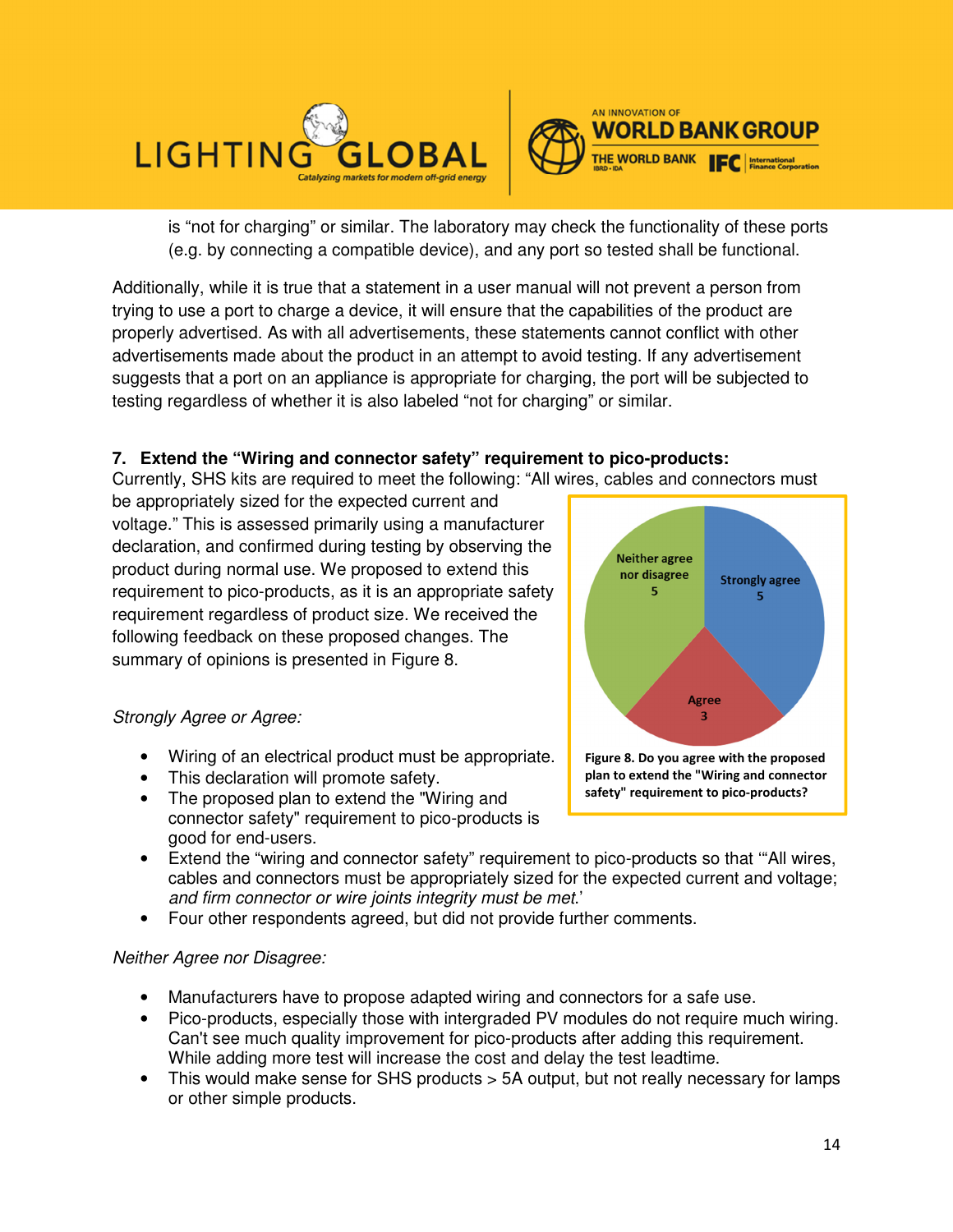



- GOGLA has not received a sufficient amount of feedback agreeing or disagreeing with these requirements. However, the additional requirements seem reasonable and add value.
- This requirement will not make much of a difference, there are larger issues with the QA framework.

## Disagree or Strongly Disagree:

• No respondents disagreed with the proposal.

# **Response from Lighting Global:**

No respondents disagreed with this proposal, though several did not fully agree or voiced concerns about the change. In practice, this proposal represents a very minor change with no additional testing. The main change is to require manufacturers of pico-products to sign the same declaration regarding wiring safety as is currently required for manufacturers of SHS kits. No additional testing would be required, but a test lab would be enabled to identify issues either during the visual screening process, or by noting if a product, cable, or component overheated at any point during normal use. Because no extra testing is required, but the change will enable test labs to identify very poorly designed products, we have included the required declaration for pico-solar products in the upcoming IEC document.

Additionally, in response to the recommendation above, we have suggested adding the wording, "all connectors and wire joints are robust" to the declaration. Again, this would cover an element that is not directly addressed in the test methods as the strain relief test assesses permanent connections, but does not assess joints such as the solder joint in a barrel plug.

## **8. General Stakeholder Comments:**

We received several additional comments from stakeholders; please see the following individualized responses in line with each comment:

• GOGLA supports the proposed changes to the draft quality standard. Safety of consumers is paramount and rightly merits robust measures in the standard. We recognize that as the market grows – with larger systems and bigger batteries, and new market entrants – the risk of incident becomes greater. Beyond the obvious suffering an incident would cause a consumer, such an event risks negative publicity that would damage the sector's reputation and undermine market growth. It should be noted that the proposed changes to the lithium battery safety requirements were not universally welcomed; two manufacturers believed the additional costs were not justified (particularly for smaller battery packs where the risk of thermal runaway was perceived to be lower), and the changes did not add value (given the lack of instances of failure under the current scenario). Furthermore, for manufacturers with a large product range it would represent a significant cost. These companies have been advised to submit feedback independently. We welcome efforts by Lighting Global to maintain a careful consideration of the cost of compliance and seek to balance the costs of compliance with quality, durability and safety considerations.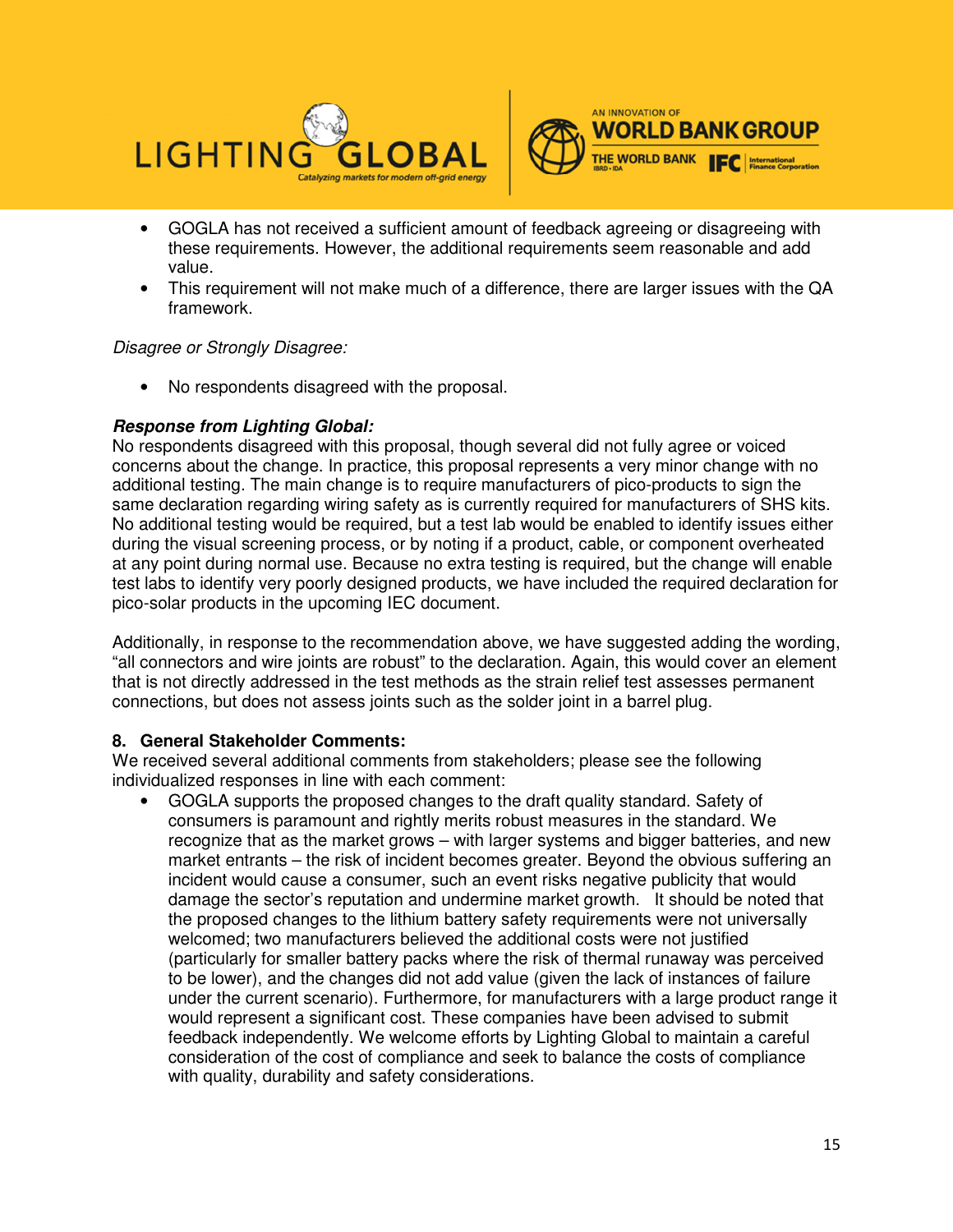



- o **Response from Lighting Global:** We appreciate GOGLA's general support of the proposed changes to the lithium battery safety standards. We acknowledge the concerns raised by some members, though as noted above, all the lithium battery safety experts we consulted concluded that requiring safety testing for all packs at the pack level is imperative. All stated that testing should follow the accepted lithium battery safety standards. That said, in both lithium battery testing and all aspects of the quality assurance program, we will continue to strive to balance the costs of compliance with quality, durability and safety concerns to ensure that products can remain affordable.
- We saw more and more tests added into current standard, but few existing tests removed from standard. Considering our target end users are the poorest ones in the world, adding tests will increase the testing cost, which will increase the retail price and reduce affordability. With this in mind, we suggest to also do more review of the existing tests and regularly remove any unnecessary tests.
	- o **Response from Lighting Global:** The observation that more tests have been added, while few have been removed is an accurate observation. The addition of the majority of tests are due to the clear need to better ensure the safety of lithium-based batteries, and concerns raised by the IEC regarding PV safety tests that are required for most modules, but were omitted under IEC TS 62257-9-5. Though these tests represent substantial additions, we have worked diligently to minimize the additional burden of testing. In the upcoming IEC document, we have clarified that the dynamic ports test need not be conducted as the outcomes of this test did not justify the added expense of the test. Similarly, we worked with the IEC and other PV experts to ensure that we were only requiring critical PV safety tests relevant to small modules to avoid requiring that all modules meet the requirements of IEC 61215 and IEC 61730. With future revisions of the quality assurance framework (i.e., IEC TS 62257-9-5 and IEC TS 62257-9-8), we will continue to work to eliminate any tests that have been identified as no longer relevant to the industry.
- I sincerely wish the other working groups outside of Joint Working Group 1 (JWG1) [of Technical Committee 82 of the IEC] would be able to look into the market and industry more deeply, in order to avoid applying redundant standards into this lean margin industry.
	- o **Response from Lighting Global:** We fully agree that it would be ideal for other working groups within the IEC to take into consideration the needs and limitations of the off-grid industry when developing test methods and standards. Similarly, we will continue to work with the IEC, governments, and other programs to encourage the use of the quality assurance framework for off-grid renewable energy products to minimize redundant testing and certifications.
- Is there a plan for Lighting Global to allow manufacturers to choose a lab on their own and send through products directly for testing to the IEC standards governed by Lighting Global? If that is likely to happen sometime soon, would it not make sense to stay with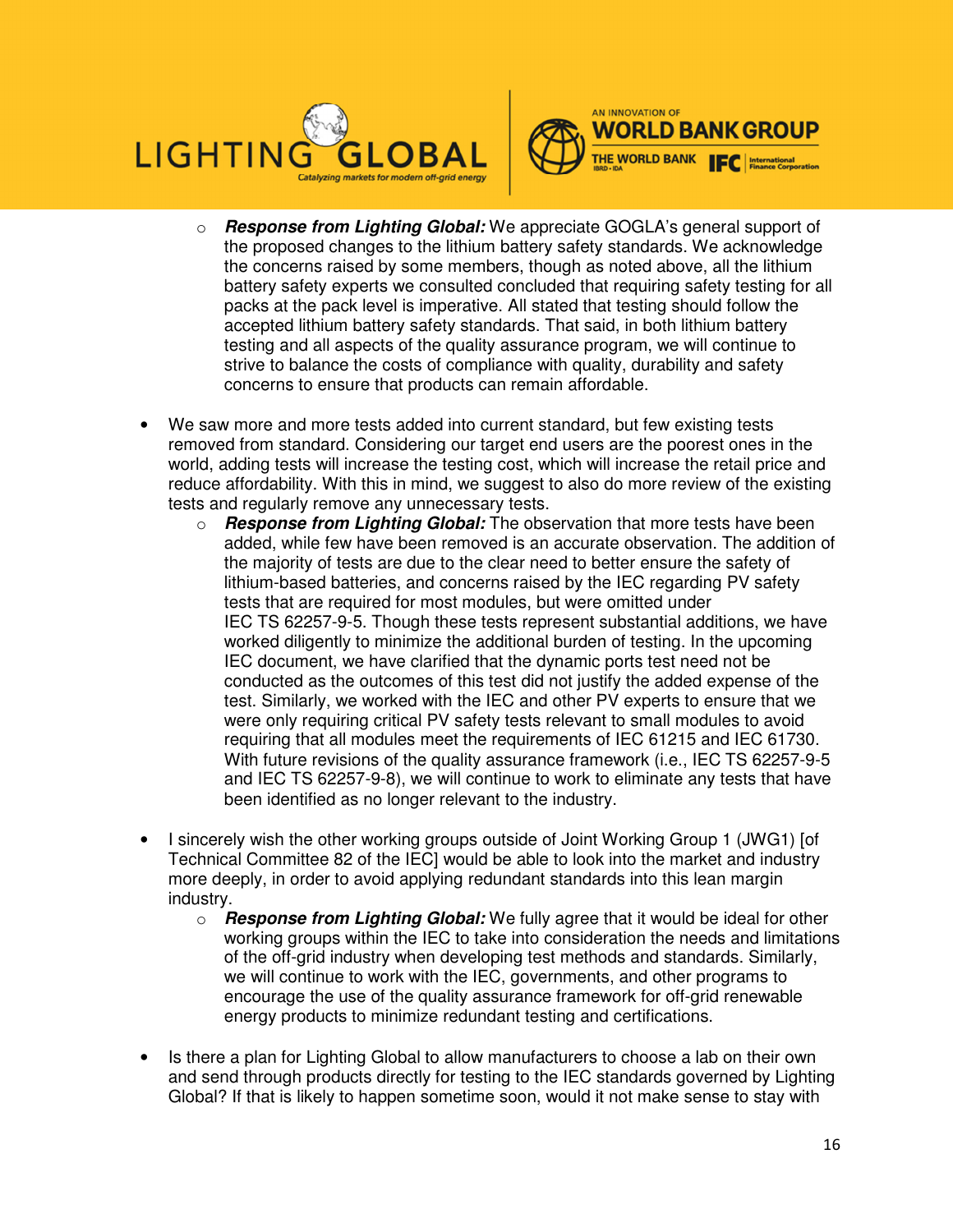



the IEC requirements that the manufacturers are using for the usual shipment exercise instead of enforcing additional requirements and associated added costs on manufacturers for such testing?

#### o **Response from Lighting Global:**

The addition of the majority of tests are due to the clear need to better ensure the safety of lithium-based batteries, and concerns raised by the IEC regarding PV safety tests that are required for most modules. Though these add complication, at this stage, these issues cannot be ignored.

With the transfer of the Lighting Global Quality Standards to IEC TS 62257-9-8, we are enabling companies to have products tested directly to the IEC standards. However, in the past, we have observed that test reports produced by some test laboratories that were unfamiliar with the test methods described in IEC TS 62257-9-5 were inaccurate, misleading, or at times, incomprehensible. To ensure the integrity of the Lighting Global program, we will continue to only accept reports from test labs that are in the Lighting Global network. Additionally, for the immediate future, we will continue to work with companies in advance of testing to ensure the test plan for their product adequately covers the nuances of the product. We agree that the new requirements introduced in IEC TS 62257-9-8 will add complication and feel that we can continue to provide a role of assisting both companies and test labs as they navigate the requirements.

That said, we are always open to including more high quality labs in the Lighting Global network. If there is a lab you think would be interested in conducting testing for our program, please have them review our test lab policy: https://www.lightingglobal.org/resource/test-lab-policy/. If they have (or plan to acquire) the needed equipment and qualifications, they can then contact us to request an application form. Dependent on their responses and available funding, we could then work with them to conduct some training and practice tests to ensure competency and familiarity with the test methods. Labs would also need to enter into a MOU with CLASP to cover key issues such as data management and conflicts of interest.

- Certification increases the price of products, especially if manufacturing is done in Africa. We need to ensure quality of off-grid products, but also have to propose solutions for long term development, which may include local manufacturing. Perhaps consulting local manufacturers will help Lighting Global have more consideration for those who want to develop facilities in countries with off-grid solar markets to provide both energy and work.
	- o **Response from Lighting Global:** Thank you for this recommendation. We are interested to consult with local manufacturers to better understand their needs and ways to better support their efforts. One activity currently underway is the development of capacity at several new test labs in Africa which will be trained to conduct testing according to IEC TS 62257-9-5. These labs may be able to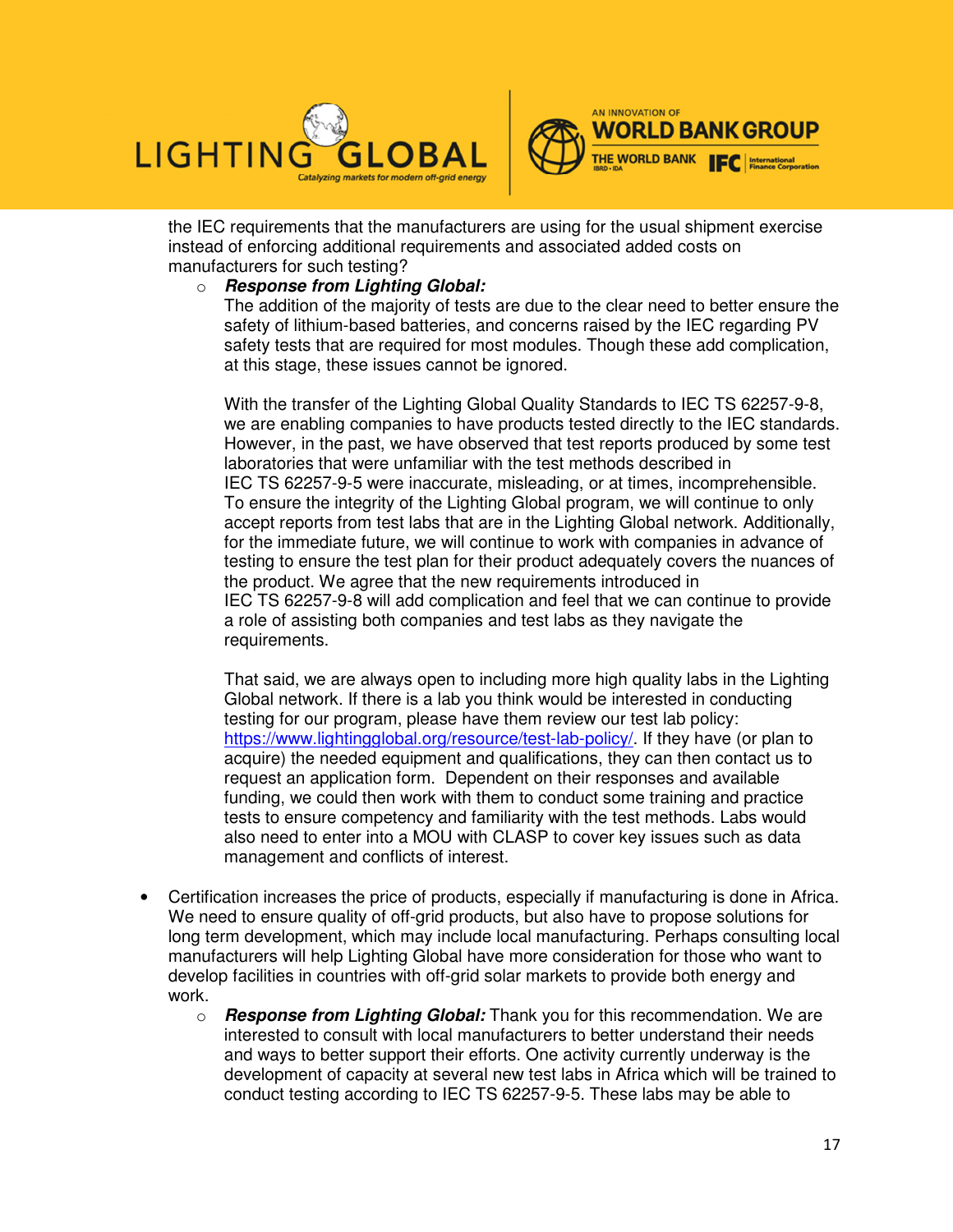



alleviate some of the difficulties associated with shipping products overseas for testing. As noted earlier, the addition of the requirements for battery safety testing of lithium batteries may prove especially problematic for companies assembling lithium batteries in countries without adequate testing facilities. We are interested in brainstorming how to ensure locally assembled lithium batteries can be tested to ensure safety and to meet the requirements of IEC TS 62257 9-8.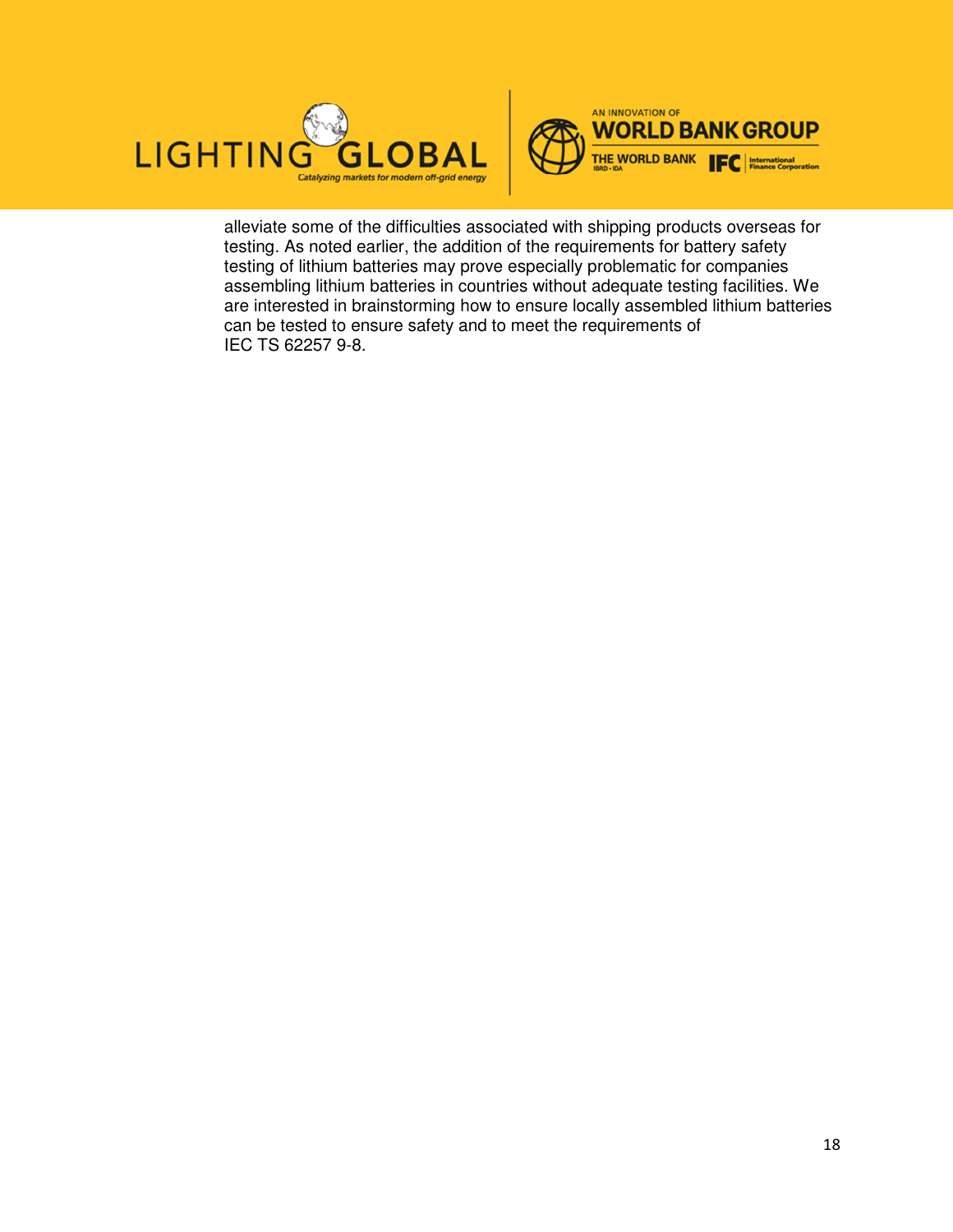



# **Appendix A**

The following text regarding the new safety requirements for lithium-based batteries is included in the upcoming IEC document. This text may still undergo slight changes prior to the final publication.

#### **Specific requirements for lithium-based batteries**

#### **Safety standards**

All lithium batteries, including those in appliances, shall meet the requirements of a standard for safety during use. Test reports shall cover both the individual cell and the fully assembled battery pack. Test reports shall be prepared by a laboratory that has demonstrated competence, metrological traceability, and impartiality, for example by accreditation to ISO/IEC 17025.

- a) Batteries used in portable applications shall meet either IEC 62133-2, UL 62133, or the combination of UL 1642 and UL 2054. For this purpose, portable applications are defined as easily hand-carried devices (such as torches/flashlights, battery-powered radios, mobile phones and tablets). Any components that would be subject to the drop test shall be considered portable applications.
- b) Batteries that are not intended to be used in portable applications (i.e. used in stationary applications), but are used in a component with a mass 18 kg or less shall meet either:
	- 1) the requirements of a) or
	- 2) the requirements of both of the following:
	- either the United Nations Recommendations on the transport of dangerous goods: manual of tests and criteria or IEC 62281, and
	- either IEC 62619 or UL 1973
- c) Batteries used in a component with a mass greater than 18 kg shall meet the requirements of IEC 62619 or UL 1973.

The 18 kg mass threshold includes the battery and any housing or component in which it is integrated, but does not include external system components (e.g. a separate solar module included with the system).

NOTE 1 The 18 kg threshold is derived from the scope of IEC 61960-3:2017.

NOTE 2 The United Nations Recommendations on the transport of dangerous goods: manual of tests and criteria is often referenced as UN 38.3.

#### **Overvoltage protection for individual cells**

All lithium batteries, including those in appliances, shall have overvoltage protection for individual cells or cell blocks. This protection may be part of the battery pack or the component in which the battery is installed. The overvoltage protection limit for an individual cell shall be as specified by the battery manufacturer. In the absence of manufacturer-specified values, the overcharge protection voltage in Table 7 may be used.

NOTE 1 The product of the individual-cell overvoltage protection limit (specified by the battery manufacturer) and the number of cells or cell blocks in series can be greater than the maximum charging voltage for the battery pack. For example, for a four-cell battery pack, the maximum charging voltage could be 14,2 V (3,55 V per cell) and the overvoltage protection voltage could be 3,8 V. (These values are presented as an example and are not intended as a recommendation.)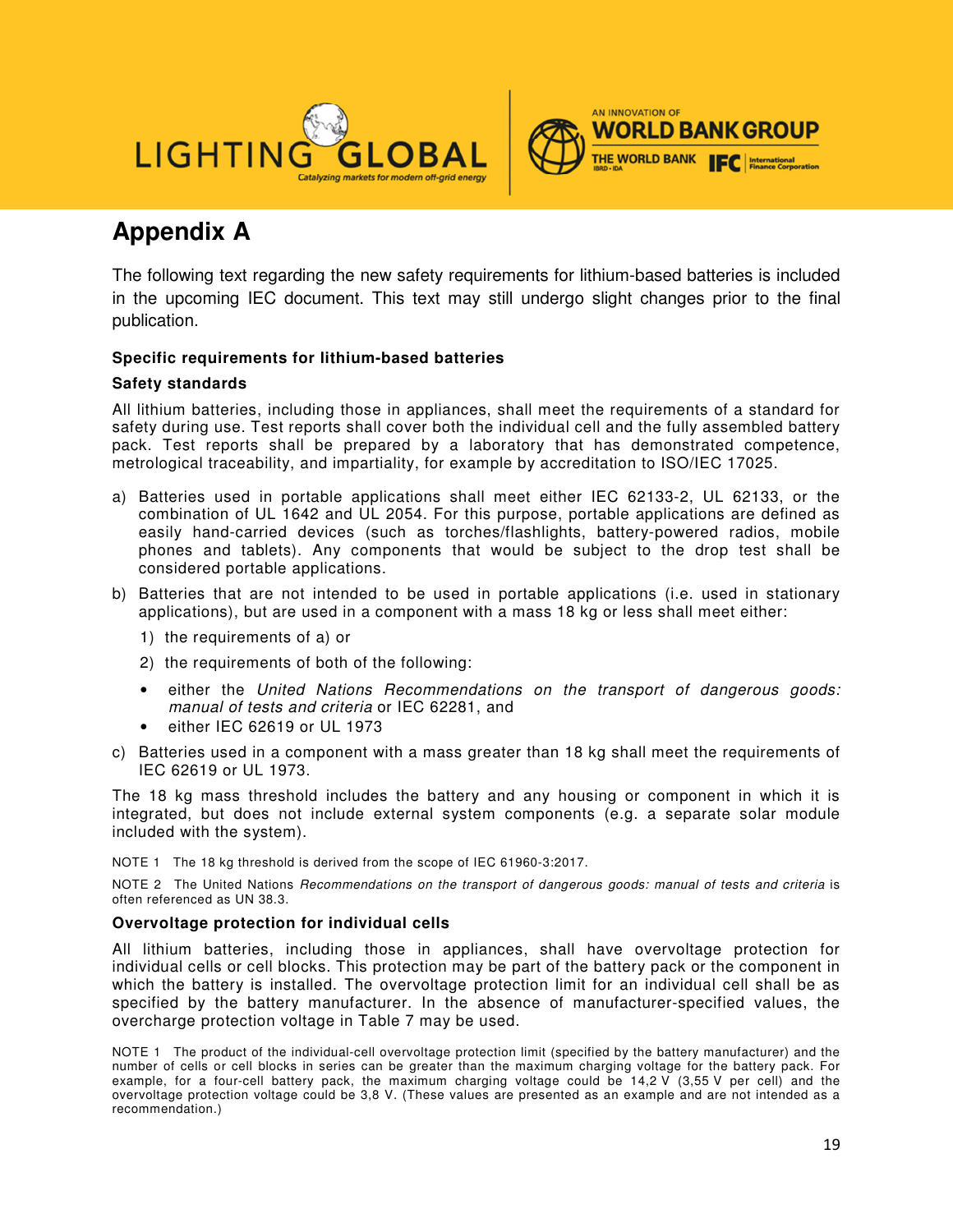



The requirement for individual-cell overvoltage protection may be assessed through manufacturer declaration. To the degree possible, the results of the visual screening should be used to verify that the appearance of the battery pack and circuitry is generally consistent with the declaration.

NOTE 2 There is no test procedure to evaluate individual-cell overvoltage protection in IEC TS 62257-9-5:2018.

EXAMPLE 1 The following case would suggest that the battery pack and circuitry are not consistent with the declaration, so it is possible the battery does not meet the requirements of this clause: Consider a product with a lithium-ion battery having four cells in series. If the manufacturer's declaration states that individual cell protection is provided on the main unit PCB, but there are only two wires connecting the PCB and battery, then individual cell protection cannot be on the PCB as described. It could be internal to the battery pack or absent entirely.

EXAMPLE 2 In this case, the battery pack and circuitry are not consistent with the declaration, and the battery cannot meet the requirements of this clause: Consider the same product as example 1, but the manufacturer states that the individual cell protection is internal to the battery pack. However, the test report states that the battery pack does not contain an internal PCB. In this case, there cannot be individual cell protection, and the product is not as described.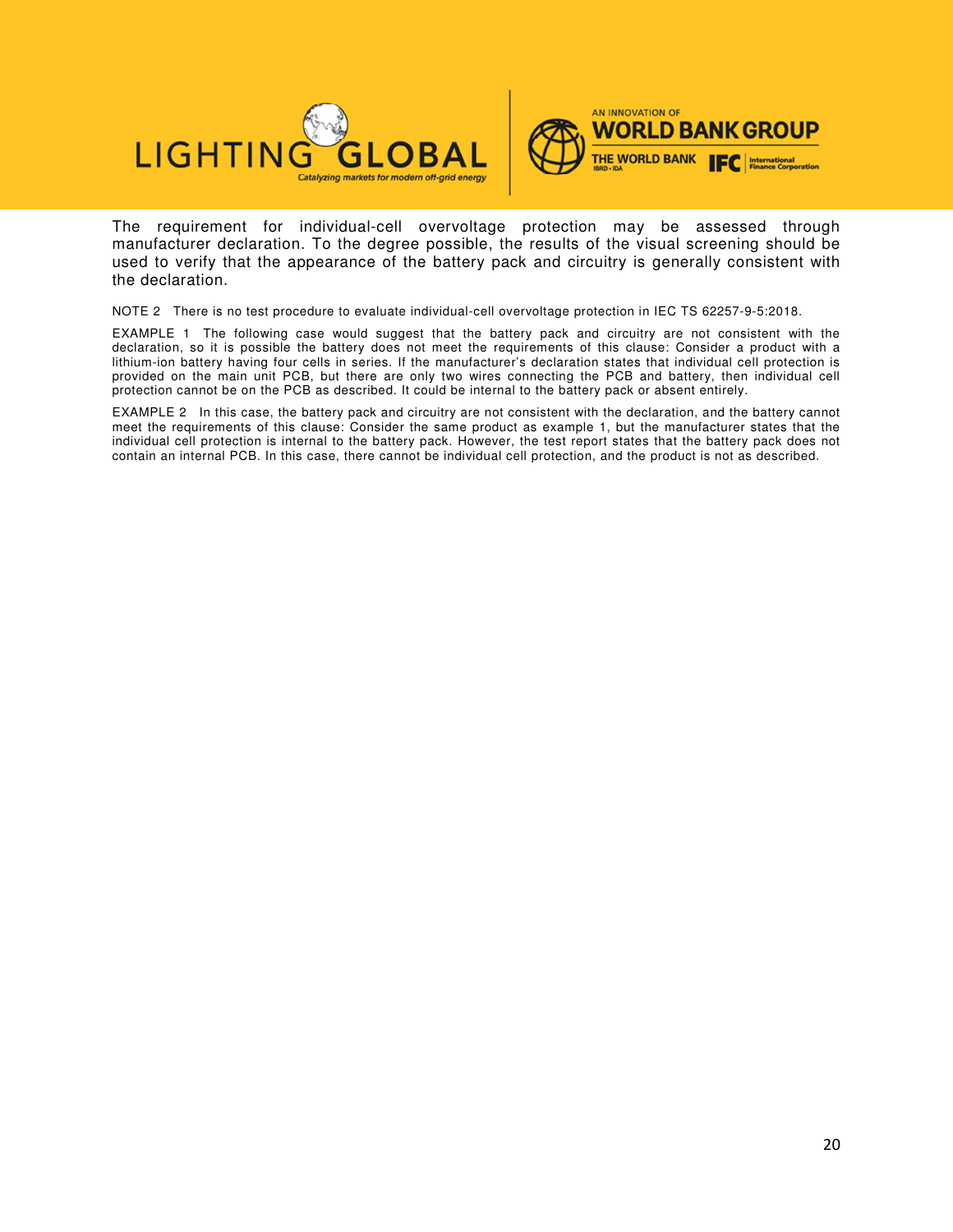



# **Appendix B**

The following text regarding the additional safety requirements for PV modules is included in the upcoming IEC document. This text may still undergo slight changes prior to the final publication.

## **Additional tests for PV modules**

#### **General**

All PV modules (unless otherwise noted) shall meet the requirements of 0. The sample sizes and renewal requirements for these tests are given in Table 1. For renewal tests as described in 4.3, AVM follow-up tests as described in 4.2.3.1 b), or market check method (MCM) tests (as described in IEC 62257-9-5), these tests are required only if specified in Table 1 or if the PV module has changed.

| <b>Subclause</b>                             | Sample size                               | Required for renewal,<br>AVM follow-up, or<br>market check method<br>(MCM) tests | <b>Provision of IEC</b><br>61730 (all parts)<br>sufficient to meet<br>requirements |
|----------------------------------------------|-------------------------------------------|----------------------------------------------------------------------------------|------------------------------------------------------------------------------------|
| Wiring inspection                            | Same as IEC 62257-9-5<br>visual screening | yes                                                                              | no                                                                                 |
| Visual screening                             | Same as IEC 62257-9-5<br>visual screening | yes                                                                              | no                                                                                 |
| Durability of markings and sharp<br>edges    |                                           | no                                                                               | yes                                                                                |
| Screw connections                            |                                           | no                                                                               | yes                                                                                |
| Breakage                                     |                                           | no                                                                               | yes                                                                                |
| Bending or folding                           |                                           | no                                                                               | no                                                                                 |
| Hot-spot endurance (size B products<br>only) |                                           | no                                                                               | yes                                                                                |

#### **Table 1 – Sample size and renewal requirements for PV tests**

Outside test results to IEC 61730 (all parts) or IEC 61215 (all parts) may be provided to meet some of these requirements. Such testing shall be conducted at a laboratory that has demonstrated competence, metrological traceability, and impartiality, for example by accreditation to ISO/IEC 17025. For such testing, the sampling requirements of IEC TS 62257-9- 5 do not apply, and sample sizes shall be as specified in the referenced standard.

NOTE The requirements of 5.5.5.4, 5.5.5.5, 5.5.5.6, and 5.5.5.8 are fulfilled by any PV module that has met the requirements of IEC 61730 (all parts).

Subclauses 5.5.5.4 through 5.5.5.8 reference procedures in Annex B and Annex C. These procedures, as well as the contents of 5.5.5.2 and 5.5.5.3, are intended to be added to a future version of IEC TS 62257-9-5. If the most recent version of IEC TS 62257-9-5 includes one of the referenced procedures, the procedure in IEC TS 62257-9-5 shall take precedence, and the procedure in this document shall not be used.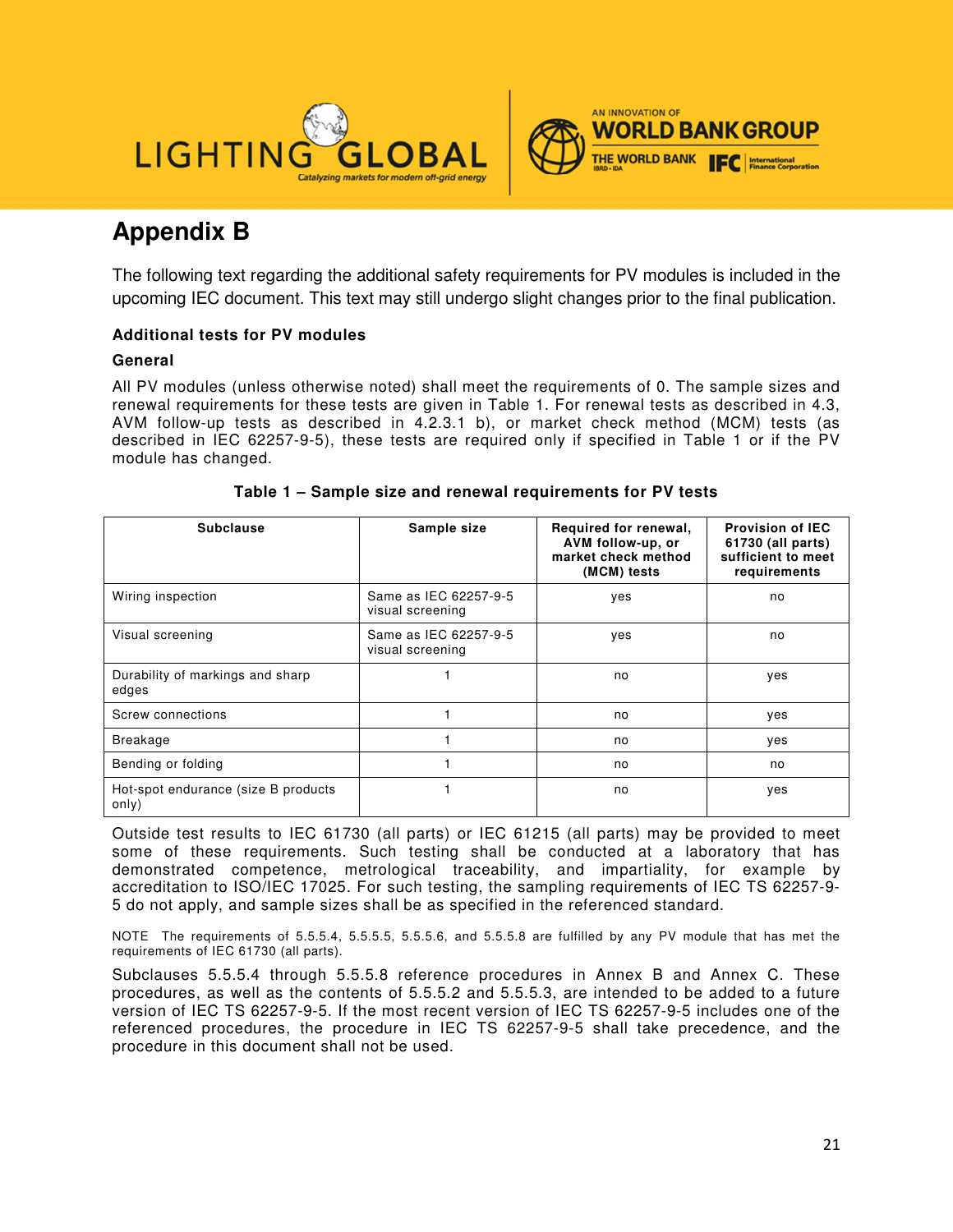



#### **Wiring inspection**

If the most recent version of IEC TS 62257-9-5 includes a wiring inspection procedure for PV cables, that procedure shall be used. Otherwise, the following procedure shall be used.

The conductors connecting the PV module to the main shall be sized to safely carry the maximum short circuit current of the module. The conductor diameter shall be measured using an appropriate instrument (e.g. callipers, micrometer, or wire gauge); for multi-stranded conductors, multiple measurements should be made to determine an average diameter for the bundle, or an individual strand may be measured and then the result multiplied by the number of strands. Examples of maximum ratings are given in Table 2. The determination of whether the wire is sized safely is ultimately at the test laboratory's discretion.

| Wire size<br>American wire gauge (AWG) | Wire size<br>mm <sup>2</sup> | <b>Example current rating</b><br>А                                                                |
|----------------------------------------|------------------------------|---------------------------------------------------------------------------------------------------|
| 18                                     | 0.82                         | 11,4                                                                                              |
| 16                                     | 1,31                         | 14,7                                                                                              |
| 14                                     | 2,08                         | 20,5                                                                                              |
| 12                                     | 3,31                         | 24,6                                                                                              |
| 10                                     | 5,26                         | 32,8                                                                                              |
| <b>NOTE</b>                            |                              | The example maximum ratings are referenced from ANSI/NEPA 70:2017, Table 310, 15(B)(16), assuming |

#### **Table 2 – Examples of maximum current ratings**

The example maximum ratings are referenced from ANSI/NFPA 70:2017, Table 310.15(B)(1 multi-conductor insulated cable at an ambient temperature of 50 °C and a conductor temperature of 90 °C. These values are provided for general guidance. To provide strict safety requirements, the insulation temperature limit, thickness, thermal conductivity, air convection and temperature should all be taken into account. Further, these values only take into account the current-carrying capacity. To minimize voltage drop, good practice warrants the use of larger diameter conductors (for example, the use of 2,5 mm<sup>2</sup> wire to carry 7 A).

#### **Visual screening**

During the visual screening described in IEC TS 62257-9-5, any of the following visual defects identified in the PV module shall be included in the deficiency score calculated during the internal inspection. These deficiencies are not classified as functionality deficiencies and should be treated similarly to soldering, wiring, and fixture deficiencies. If any hazards or immediate safety issues are present, these safety issues should be treated similarly to those identified during the internal inspection and the product's workmanship quality shall be noted as poor.

- a) broken, cracked, or torn external surfaces, including superstrates, substrates, frames and junction boxes:
- b) bubbles or delaminations forming a continuous path between the electric circuit and the edge of the module;
- c) bent or misaligned external surfaces, including superstrates, substrates, frames and junction boxes to the extent that the operation of the module would be impaired:
- d) loss of mechanical integrity, to the extent that the installation and/or operation of the module would be impaired;
- e) module markings (label) are no longer attached or the information is unreadable.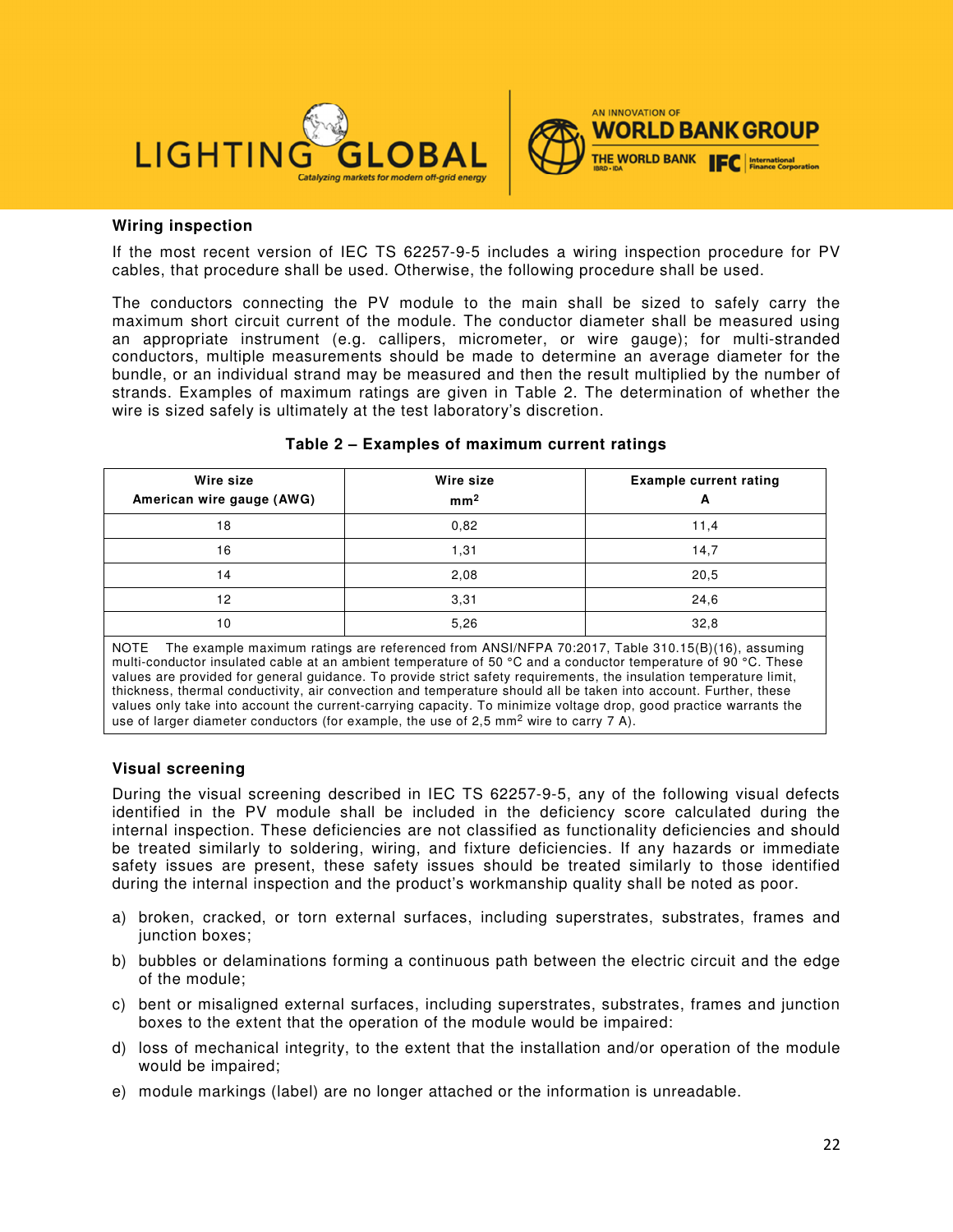

NOTE 1 In IEC TS 62257-9-5:2018 the deficiency score and workmanship quality is described in F.4.3.c).

NOTE 2 Guidance regarding deficiencies that could pose safety issues for PV modules was derived from IEC PAS 62257-10 and IEC 61730-2.

If the visual screening procedure in a future version of IEC TS 62257-9-5 contradicts the requirements of this subclause, the requirements of IEC TS 62257-9-5 shall take precedence.

#### **Durability of markings and sharp edges**

All PV modules that are not integrated into other components shall meet the requirements of the following tests as described either in IEC 61730-2 or in a future version of IEC TS 62257-9-5, or in Clauses C.2 and C.3 of this document.

- a) Durability of markings
- b) Sharp edge test

#### **Screw connections**

Any PV modules with screw connections intended to be used at the time of installation shall meet the requirements of the screw connection test defined in IEC 61730-2, a future version of IEC TS 62257-9-5, or Clause C.4 of this document.

#### **Breakage**

All PV modules that are not integrated into portable components (i.e. modules that are not subject to the drop test described in IEC TS 62257-9-5) shall pass the module breakage test of IEC 6173-02 or the impact test described in a future version of IEC TS 62257-9-5 or Clause C.5 of this document.

#### **Bending or folding**

All PV modules that are designed or advertised to be flexible or foldable shall pass a bending or folding test described in a future version of IEC TS 62257-9-5 or in Clause C.6 of this document, except that modules that are mounted or integrated into a component in a way that they would not be flexed or folded during installation or use do not need to undergo this testing, regardless of whether the module itself is flexible or foldable.

#### **Hot-spot endurance (size B products only)**

All modules with rated power (at STC) greater than 10 W shall pass one of the following hot-spot endurance tests:

- a) the hot-spot endurance test of IEC 61730-2 or IEC 61215-2;
- b) the partial shading test specified in a future edition of IEC TS 62257-9-5; or
- c) if the most recent edition of IEC TS 62257-9-5 does not specify a partial shading test, the partial shading test for photovoltaic modules described in Annex B of this document.

#### **Requirements for systems with large PV modules or arrays**

If a product includes a PV module or array with maximum power greater than 240 W, open-circuit voltage greater than 35 V, or short-circuit current greater than 8 A, the module and other components in the system, as appropriate depending on the design of the product, are subject to the following additional requirements:

a) PV modules shall meet the requirements for class II modules in IEC 61730 (all parts).